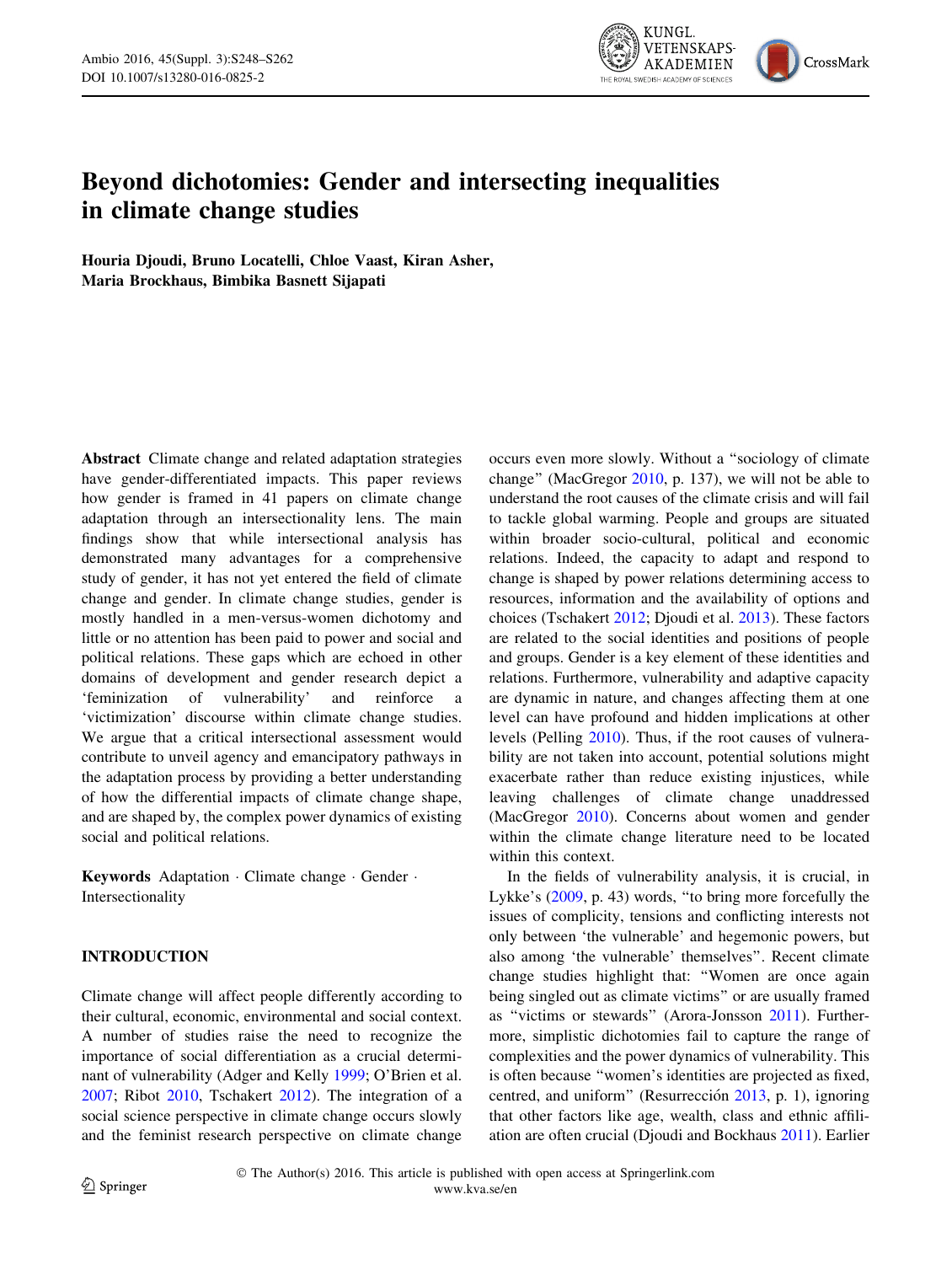feminist work, for instance Tuana [\(1993](#page-14-0)) called for more scepticism towards dichotomies and for more gender approaches which overcome dualism.

This paper draws on the insights of this recent scholarship, and the analytical frameworks of intersectionality and vulnerability, to argue for a more nuanced understanding and analysis of gender in the climate change debate. We first outline the frameworks and approaches that inform our analyses. Next we discuss how gender is currently addressed in the scientific literature on climate change. This is followed by a discussion of our findings and our conclusions.

# Theorizing the linkage between gender, climate change and adaptation

This study aligns itself with theories on gender and climate change to analyse the gender trends in the existing climate change literature. It relies on intersectionality as a tool for analysing climate change publications. Furthermore, this paper aims to bring together existing concepts (i.e. intersectionality, vulnerability) to critically assess and enrich common climate change and gender concepts and theories.

### Intersectionality

The concept of intersectionality can address some of the important issues in the debates on vulnerability and adaptive capacity to climate change. The term intersectionality was first used in the early 1990s in the field of critical race theory to respond to binary gender analysis (women/men). Based on Kim Crenshaw's ([1991\)](#page-12-0) work on intersecting legal identities, intersectionality provides a more complex ontology than approaches that attempt to reduce people to a single category at a time. Intersectionality is based on the assumption that social categories (i.e. 'race'/ethnicity, gender, class, sexuality and ability) are constructed and dynamic (Davis [2008;](#page-12-0) Cho et al. [2013;](#page-12-0) Kaijser and Kron-sell [2014\)](#page-13-0). Furthermore, "Intersectionality conceptualizes social categories as interacting with and co-constituting one another to create unique social locations that vary according to time and place'' (Hankivsky [2012,](#page-13-0) p. 35).

Drawing on a long history of feminist approaches, in intersectional analysis, the relational nature of power is important, since the same subject can experience both power and oppression simultaneously (Collins [1990](#page-12-0)). Intersectionality calls for a nuanced analysis of power ''that includes not only power over others, but also power with others'' (Hankivsky [2012](#page-13-0), p. 36). Furthermore, this author argues that intersectionality calls on us to move beyond the 'Oppression Olympics', a term used by Martinez [\(1993](#page-13-0)) to describe the ''competition between different groups for the title of 'most oppressed', in order to gain support, economic resources, and recognition'' (Hankivsky [2012,](#page-13-0) p. 36). Through the examination of the intersecting factors and conditions by which power is not only produced, reproduced but also actively resisted, intersectionality calls for a more complex approach to address the system that creates power differentials, rather than the symptoms of it (Hancock [2007\)](#page-13-0). Hence, from an intersectional point of view, power structures in a specific social categorization system determine how individuals relate and react to climate change (Kaijser and Kronsell [2014\)](#page-13-0). Furthermore, intersectionality enables people and communities to express and experience their own capacity because it creates a pathway of analysis enabling ''agency across and beyond social categories'' (Kaijser and Kronsell [2014,](#page-13-0) p. 417).

The multilevel dimension of intersectionality recognizes complex, horizontal (inter-community) and vertical (national, regional, local) interactions. It includes not only the impact of different policies at various levels, but also the inter-community asymmetric power relations based on social identities, or as a reaction to policies. Apart from the high potential of intersectionality to address some of the gender issues that are at stake in the climate change and other debates, we need to keep in mind that this concept is still ambiguous and there is a need to identify how the concept should be defined and to which levels should be appropriately applied (Davis [2008](#page-12-0); Winker and Degele [2011](#page-14-0)). While intersectionality has not yet been applied in specific local studies in the field of climate change, we argue that it has the potential to address some misleading issues relating to climate change debate and analysis. By reflecting multifaceted power relations at different scales, intersectionality takes a step towards reflecting an equitable adaptation process. Besides identifying and analysing power, an intersectional analysis of climate change can help to unveil explicit and implicit assumptions about social categories and their relations (Kaijser and Kronsell [2014](#page-13-0)).

#### Emancipation, agency and adaptation

While recognizing that the vulnerability and adaptation framework is helpful in portraying differential impacts of climate change, several authors argue that the concept may generate a restricted idea of vulnerability as a passive, innocent victimhood (Cannon [2008;](#page-12-0) Weisser et al. [2014](#page-14-0)). In this context, we argue that highlighting the importance of agency and emancipatory transformational pathways in the adaptation process can address some of those issues that are foremost in the debate on vulnerability and adaptation. We refer to emancipation in terms of Bourdieu's concept of power and social space (Bourdieu [1989;](#page-12-0) Bourdieu and Thompson [1991](#page-12-0)). Power is not considered as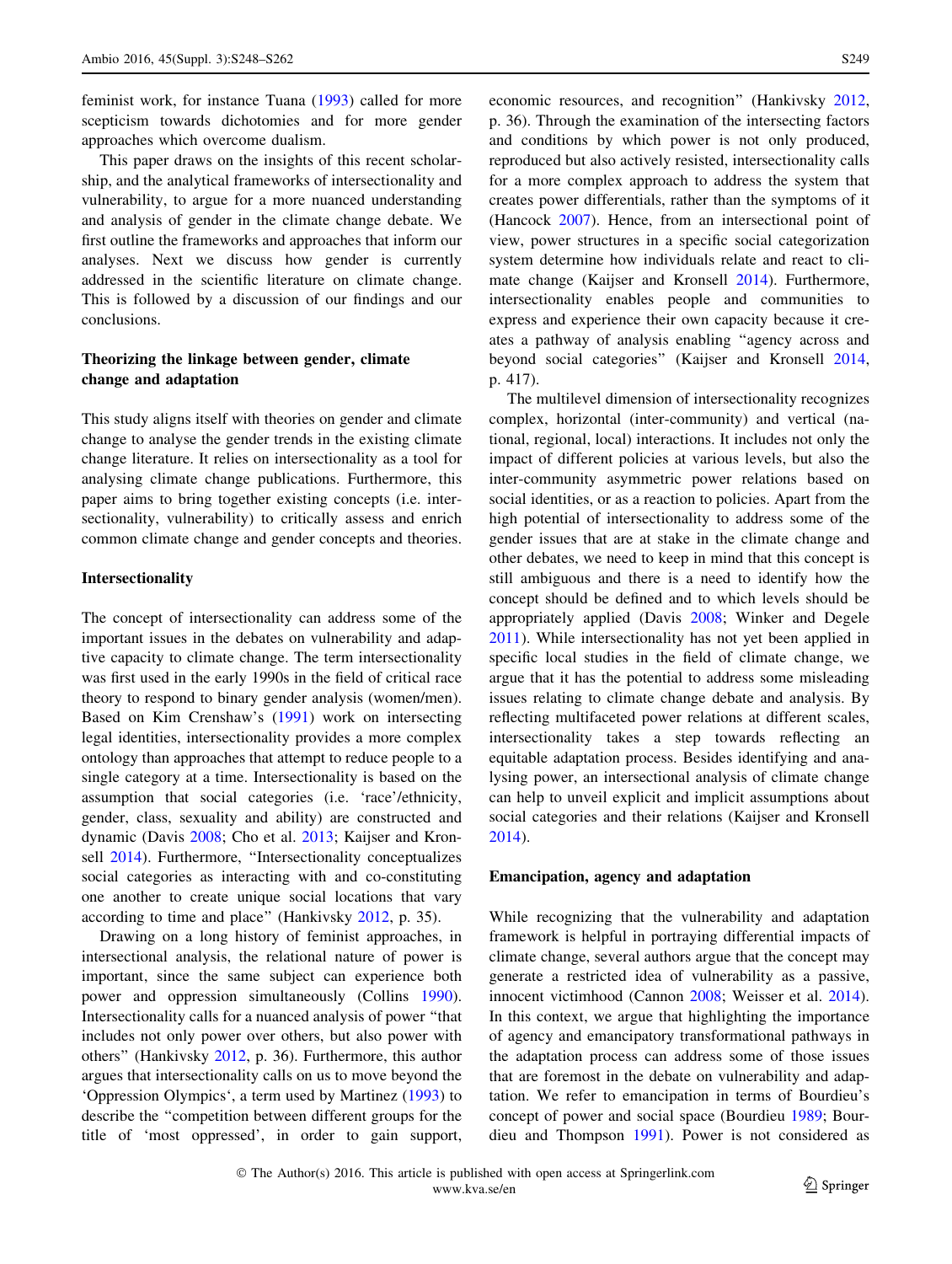being external to those on whom it is exercised. Instead, it is framed as a social relationship. This theoretical framework is crucial when establishing the necessary conditions for the process of emancipation.

In his essays on the 'Spatialities of Emancipation' and the 'City of Thresholds', Stavrides [\(2010](#page-13-0), p. 39) points out that ''The experience of temporarily occupying an in-between territory, as well as an in-between non-identity, can provide us with a glimpse of a spatiality of emancipation. Creating in-between spaces might mean creating spaces of encounter between identities instead of spaces characteristic of specific identities''. By its nature, the adaptation process could create such spaces, by the potential of shaking and challenging the social and cultural determinants of a society or a community. 'Transit identities' as described by Stavrides [\(2010](#page-13-0)), which might be engendered by those changes, are an important emancipatory space, apart from the fact that they do not necessarily result from negotiations between equals. The question here, to conclude this discussion of Stavrides' work, is: can the threshold created by a crisis become the spatial equivalent of an emancipating pathway, based on negotiation between different identities in the process of collectively inventing the future?

There is extensive research on the various ways in which women are subject to, and actively resist, capitalist, patriarchal and other forms of subjugation (Kandiyoti [1988,](#page-13-0) [2005](#page-13-0); Asher [2007](#page-12-0)). Within the agricultural production system of rural societies, social hierarchies based on combinations of lineage, gender and age determine resource access, division of labour and decision-making mechanisms. Women and youth are crucial to agricultural work, but their involvement in decision making and their access to assets are limited (Kabeer [1994;](#page-13-0) Fortmann and Rocheleau [1997;](#page-13-0) Colfer [2005](#page-12-0); Gautier and van Santen [2014;](#page-13-0) White [2012\)](#page-14-0).

Within the structure of colonial and postcolonial economies, control over resources and the claims of chiefs on the labour of women and youth (Chauveau and Richards [2008;](#page-12-0) White [2012\)](#page-14-0) are still well reflected in ''the institutional fabric of rural cash-cropping societies'' (Chauveau and Richards [2008,](#page-12-0) p. 517).

While resistance, social movements and civil society pressures are known to influence the broader political economy that shapes household entitlements (Ribot [2010](#page-13-0)), little is known about how individuals, specifically women, shape those outcomes in the context of traditional hierarchical production systems in response to external major changes (e.g. climate, migrations). There is a need to explore adaptation in a broader social context, including its impacts on social structures. We argue that the recognition of unbalanced power relations must also necessarily involve acknowledging the resistance, contestation and emancipation patterns that are intertwined with power. However, few studies document the complex reactions and mechanisms that challenge and push social barriers in an attempt to create space for emancipatory pathways. To understand adaptation at the local level, we need to study the nature of reactions, their possible collective or individual emancipatory elements and the social objectives and changes they might be conceptualized for. Access and rights to natural resources represent some of the many ways that inequities materialize. We therefore argue that emancipation strategies can be reflected in changes in patterns of natural resource use throughout the adaptation process.

In this study, we apply an intersectionality lens to analyse the existing climate change studies, and identify potential gaps in the recognition of emancipation and agency as an important part of adaptation strategies, and to discuss their implications.

## APPROACHES AND METHODS

## Literature search and the applied intersectionality framework

We searched for literature on climate change, rural livelihoods and gender on 12 March 2013 using several databases (Web of Knowledge, SCOPUS, Wiley, Science Direct, Agricola, Agris, CAB Abstracts, Econlit, Pascal, and Francis). We used queries composed of five groups of keywords related to climate, rural livelihoods, mitigation, adaptation and gender (Table [1](#page-3-0)). The OR operator connected keywords within groups and the AND operator connected keyword groups.

After removing duplicates, the search of all databases resulted in 345 papers. After screening titles and abstracts, we selected 196 potentially relevant papers. After reading through the papers and removing irrelevant papers (e.g. papers mentioning gender, climate change adaptation and mitigation only in passing, or papers that are conceptual but do not include case studies), we selected a final list of 41 papers on adaptation and 15 on mitigation. The adaptation papers dealt with gender in the context of climate variability in the short term (e.g. droughts) and climate change in the long term (e.g. gradual changes in rainfall). Given the small number of selected papers on mitigation, we decided to focus on papers on adaptation.

#### The intersectionality framework

There is a growing body of literature discussing the theoretical aspects of intersectionality. Hankivsky ([2012\)](#page-13-0) developed and applied an intersectionality-based policy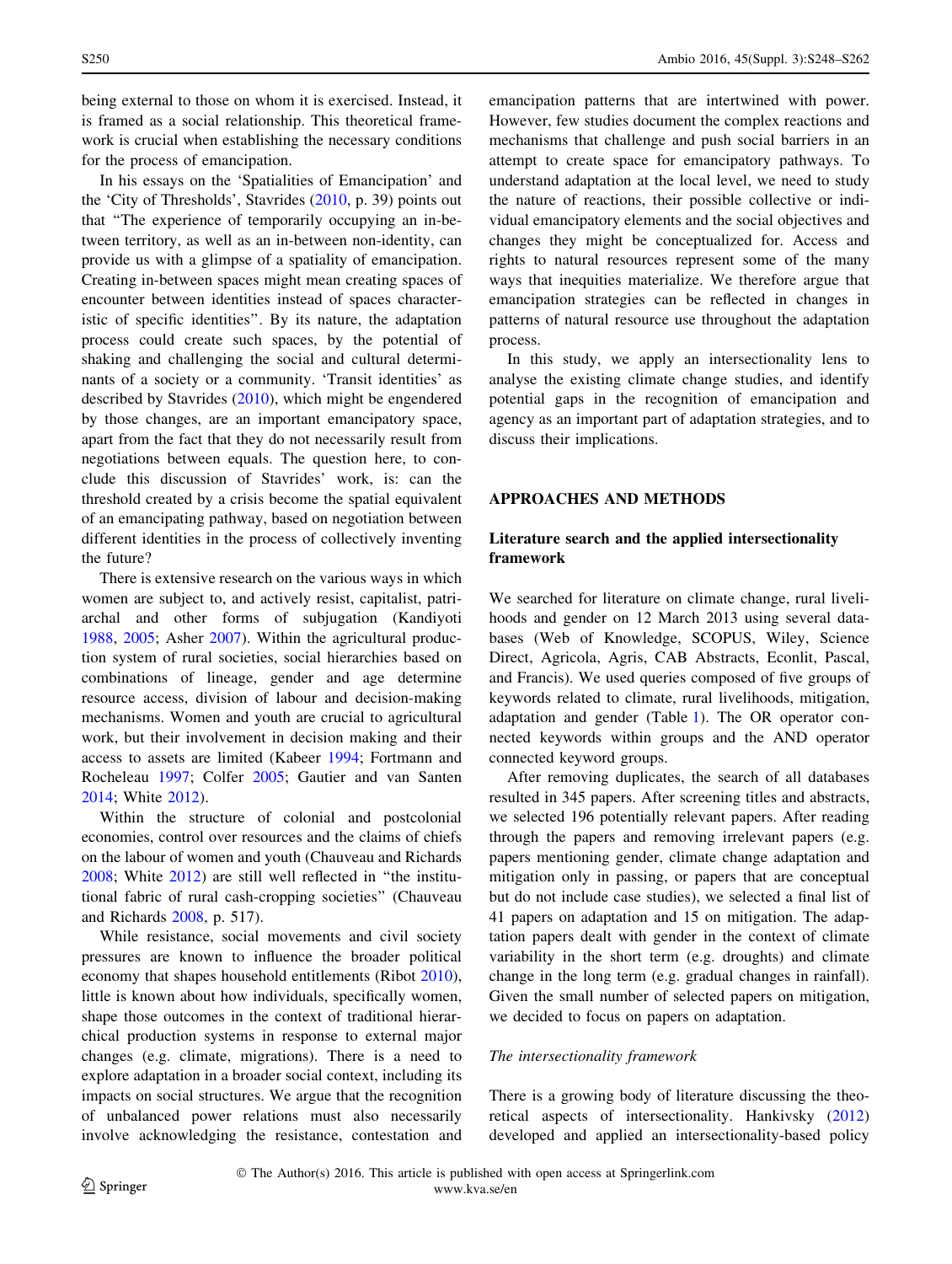<span id="page-3-0"></span>

|  | <b>Table 1</b> Keywords used in the literature search |  |  |  |  |
|--|-------------------------------------------------------|--|--|--|--|
|--|-------------------------------------------------------|--|--|--|--|

| Group                                                 | Terms                                                                                                                                                                                                                                                                                                                                                                   |
|-------------------------------------------------------|-------------------------------------------------------------------------------------------------------------------------------------------------------------------------------------------------------------------------------------------------------------------------------------------------------------------------------------------------------------------------|
| Study scope (climate change and<br>rural livelihoods) | Climate* AND (society OR "rural communit*" OR "local communit*" OR "local people" OR<br>livelihood* OR "Indigenous people" OR "community household*" OR "rural household*" OR<br>"farmer household*" OR "forest household*" OR "farming communit*" OR farmer* OR fisherfolk<br>OR fisherm* OR "livestock keeper*" OR rancher* OR "forest dweller*" OR "forest people*") |
| Mitigation                                            | Mitigation OR REDD OR "Emissions from Deforestation" OR CDM OR "Clean Development" OR<br>"carbon project*" OR "carbon payment*" OR "carbon offset*" OR "carbon sequestration" OR<br>"carbon storage" OR "carbon absorption"                                                                                                                                             |
| Adaptation                                            | Adapt* OR vulnerab* OR resilien* OR coping OR cope                                                                                                                                                                                                                                                                                                                      |
| Gender                                                | Gender OR women OR "female villager*" OR "female headed" OR "female farmer*" OR "female<br>member*"                                                                                                                                                                                                                                                                     |

analysis framework for the health sector. However, very few studies focus on the application of intersectionality to the specific field of climate change. Kaijser and Kronsell [\(2014](#page-13-0)) developed specific question to sensitize researchers to the integration of the intersectional analysis on climate change. Based on the insights those studies provide, we aimed to contribute to developing a proper framework for intersectional analysis of climate change. This framework has been tested in the analysis of the climate change studies and will be assessed and finalized in another publication. For this study, we identified and focused on three specific aspects of the intersectionality framework that are relevant for vulnerability (Table 2). In the context of unbalanced power relations, it is common wisdom that the impact of climate change may reinforce existing inequalities. We argue however that this assumption is associated with the concepts of victimhood and passiveness of the 'vulnerable'. We aim to analyse these selected papers in light of unexpected social outcomes that challenge gender, ethnicity, caste, etc.; other existing structures might also emerge in this process. Hence, to explore this field, we added a fourth dimension to the framework that focuses on an analysis of emancipation pathways and agency so as to include emancipation patterns as an important but often disregarded part of adaptation strategies.

#### The vulnerability and adaptive capacity framework

To understand how the gender aspects of climate change are approached, we broadened and built on the vulnera-bility framework (Table [3\)](#page-4-0).

| Dimension of intersectionality                  | Guiding questions applied to code the articles                                                                                                                                           |  |  |
|-------------------------------------------------|------------------------------------------------------------------------------------------------------------------------------------------------------------------------------------------|--|--|
| Intersecting categories                         | 1. Which social categories where included in the vulnerability analysis?                                                                                                                 |  |  |
|                                                 | 2. Was the intersection of different social and cultural factors in vulnerability dynamics and power relations<br>considered?                                                            |  |  |
| Multilevel analysis                             | 3. Did the analysis include vulnerability impacts and dynamics affecting institutions and relationships across<br>various levels of society?                                             |  |  |
|                                                 | 4. Did the vulnerability analysis include intra-community and intra-household inequities?                                                                                                |  |  |
| Power                                           | 5. How was power framed in the papers?                                                                                                                                                   |  |  |
|                                                 | 6. Did the paper analyse how power and inequity are produced, reproduced and actively resisted (Hankivsky<br>$2012$ ?                                                                    |  |  |
|                                                 | 7. Did the paper analyse how climate change adaptation processes shape power relations with reference to<br>social determinants (gender, class, race, etc.)?                             |  |  |
| Emancipation patterns, agency<br>and resistance | 8. Are they results from case studies that document changes in power relations and social structures<br>associated with environmental change and the social process of adaptation to it? |  |  |
|                                                 | 9. Whether, and to what extent, do adaptation processes reinforce or challenge hierarchical, unequal social<br>structures?                                                               |  |  |
|                                                 | 10. Did the paper refer only to vulnerability or did it include references to agency across and beyond existing<br>social categories?                                                    |  |  |
|                                                 | 11. Did the paper identify any changes challenging the dynamics of gender, ethnicity, caste, age, etc.?                                                                                  |  |  |
|                                                 | 12. Did the results of the paper include evidence of resistance towards social norms?                                                                                                    |  |  |

Table 2 Intersectionality dimensions considered and guiding questions for the review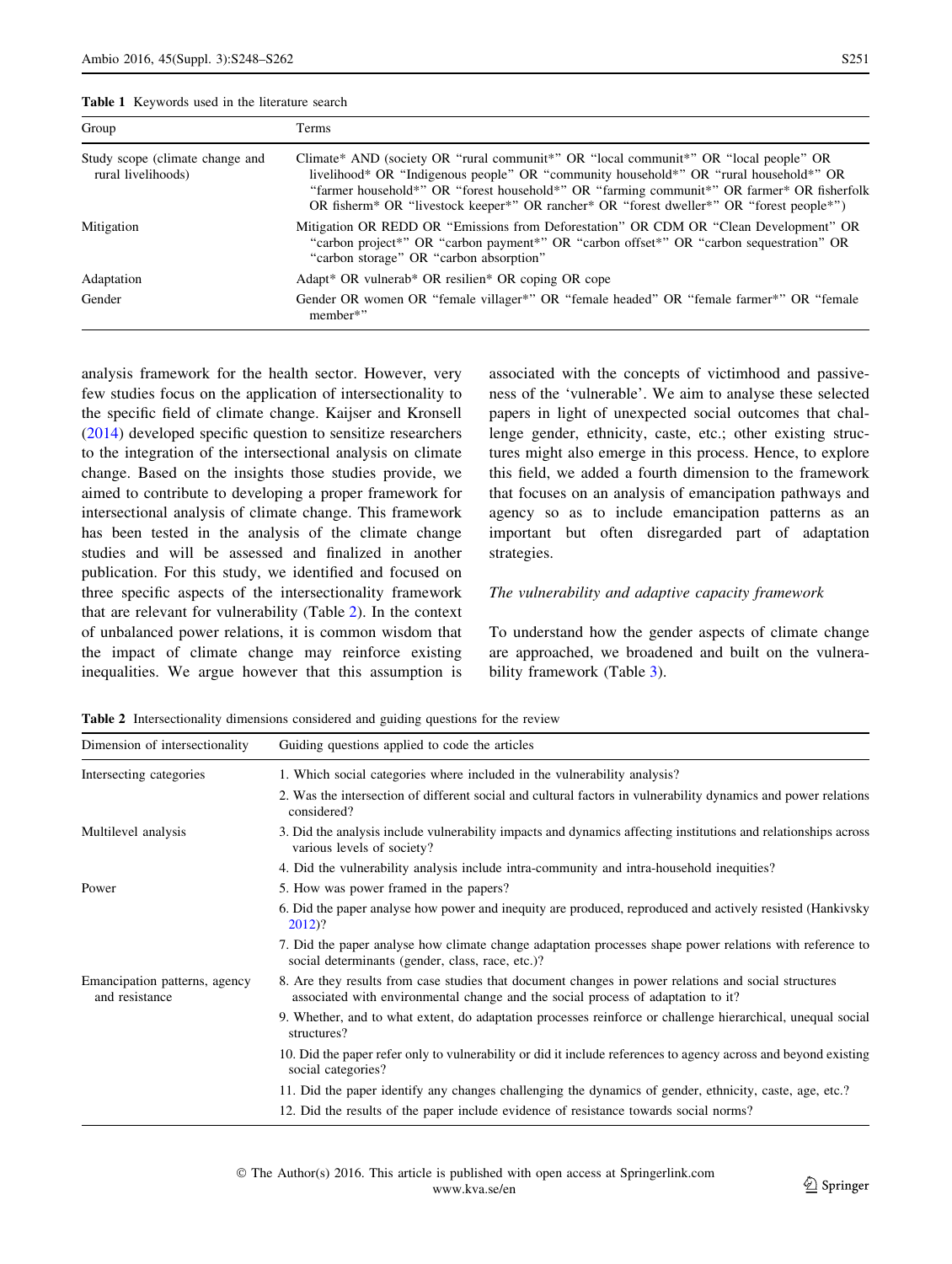#### <span id="page-4-0"></span>Table 3 Guiding questions for the review of vulnerability and adaptive capacity

Guiding questions used for the data analysis and to code the articles

- 1. Did the paper include in its gender rationale how different gender groups are exposed differently to climate variations and change?
- 2. Did the paper differentiate impacts and/or perceptions of climate change according to gender?
- 3. How many papers have looked specifically at vulnerabilities of marginalized groups?
- 4. How many papers analysed gendered vulnerabilities based on case study data/evidence?
- 5. What are the factors included in the analysis to understand the differential vulnerability of different social groups? Did the paper include an analysis of the capabilities of different groups to cope with extreme events?
- 6. Did the paper identify specific adaptive strategies established by different social groups?
- 7. Did the paper provide specific recommendations for different social groups?

## **RESULTS**

## The nature of the data and the relevance of scale

Our results show that, while the scientific literature attempts to integrate gender in the study of climate change adaptation and mitigation, there are still gender-biased assumptions and knowledge gaps. For instance, gender was addressed less frequently in studies on mitigation than in those on adaptation. The lack of articles addressing gender issues and climate mitigation may be due to the prevailing notion in the mitigation debate that scientific and technological solutions are generally considered to be a male domain (MacGregor [2010\)](#page-13-0), often at the expense of social and behavioural considerations (Aguilar [2010](#page-12-0)). Table [4](#page-5-0) summarizes the results in terms of the frequency of the gender-relevant approaches as found in the analysed publications.

The scale and number of local case studies are disproportionate when compared with the number of metadata analyses and reviews. The number of papers taking a multilevel approach is particularly low. Climate change policy is usually determined at the national level, while adaptation mostly takes place at the local level. Adaptation and vulnerabilities are known to be mostly local in nature, and the complexity of gender relations at the local level calls for more context-specific data, in order to draw solid conclusions for research, development and policy-making. Further efforts must be made to understand these parallel realities, as any climate change policy, plan or programme affecting natural resource management, agriculture production or the energy sector, will affect gendered access patterns, division of labour, health and income, and will therefore impact both vulnerabilities and gender relations.

## Why gender? Gender rationale in the vulnerability analysis

Differences in perception were found to be one of the rationales for the gender analysis. Men and women are reported in only a few papers to have different perceptions of climate variations, their causes and impacts. The studies build their gender rationale on the assumption that differences in perceptions will result in different responses to climate change (Dankelman [2002;](#page-12-0) Nelson et al. [2002](#page-13-0); Shaffer and Naiene [2011](#page-13-0); Safi et al. [2012](#page-13-0)). Many papers focus only on the perceptions of climate variations, rather than their implications for the vulnerability of individuals or households (Ofuoku [2011](#page-13-0); Shaffer and Naiene [2011](#page-13-0); Cherotich et al. [2012;](#page-12-0) Oyekale and Oladele [2012;](#page-13-0) Safi et al. [2012](#page-13-0); Sanchez et al.  $2012$ ; Boissière et al.  $2013$ ). Some studies also explored differences in perceived needs related to adaptation (Cherotich et al. [2012](#page-12-0); Oyekale and Oladele [2012](#page-13-0)). No significant differences in perception were found by Sanchez et al.  $(2012)$  $(2012)$  or Boissière et al.  $(2013)$  $(2013)$ . In many papers on perception, such differences are explained by gendered livelihood activities, roles and responsibilities, and are sometimes also justified by general statements about women's vulnerability.

Finding how gendered differences affect responses to climate change impacts is the rationale behind the integration of gender in some studies. The most common rationales include the following: higher rates of death among poor women and children due to air pollution caused by household fuel (Venkataraman et al. [2010](#page-14-0)); skipping meals and reducing food intake on a regular basis (Beaumier and Ford [2010\)](#page-12-0); and socio-economic stresses and gendered health impacts (Dean and Stain [2010](#page-12-0)). The role of women in producing and providing food for their households in areas at high risk of climate variations and conflict was also mentioned as an underlying principle for the relevance of gender (Cherotich et al. [2012](#page-12-0)). The lack of women's participation in development is an additional rationale for integrating gender analysis in the studies. Some studies justify the consideration of gender in climate change by citing the limitations on women's participation in the implementation of adaptive strategies, e.g. due to their exclusion from access to land and water (Nation [2010](#page-13-0)). Other studies justify the inclusion of gender in more general ways, such as by emphasizing the need to gain a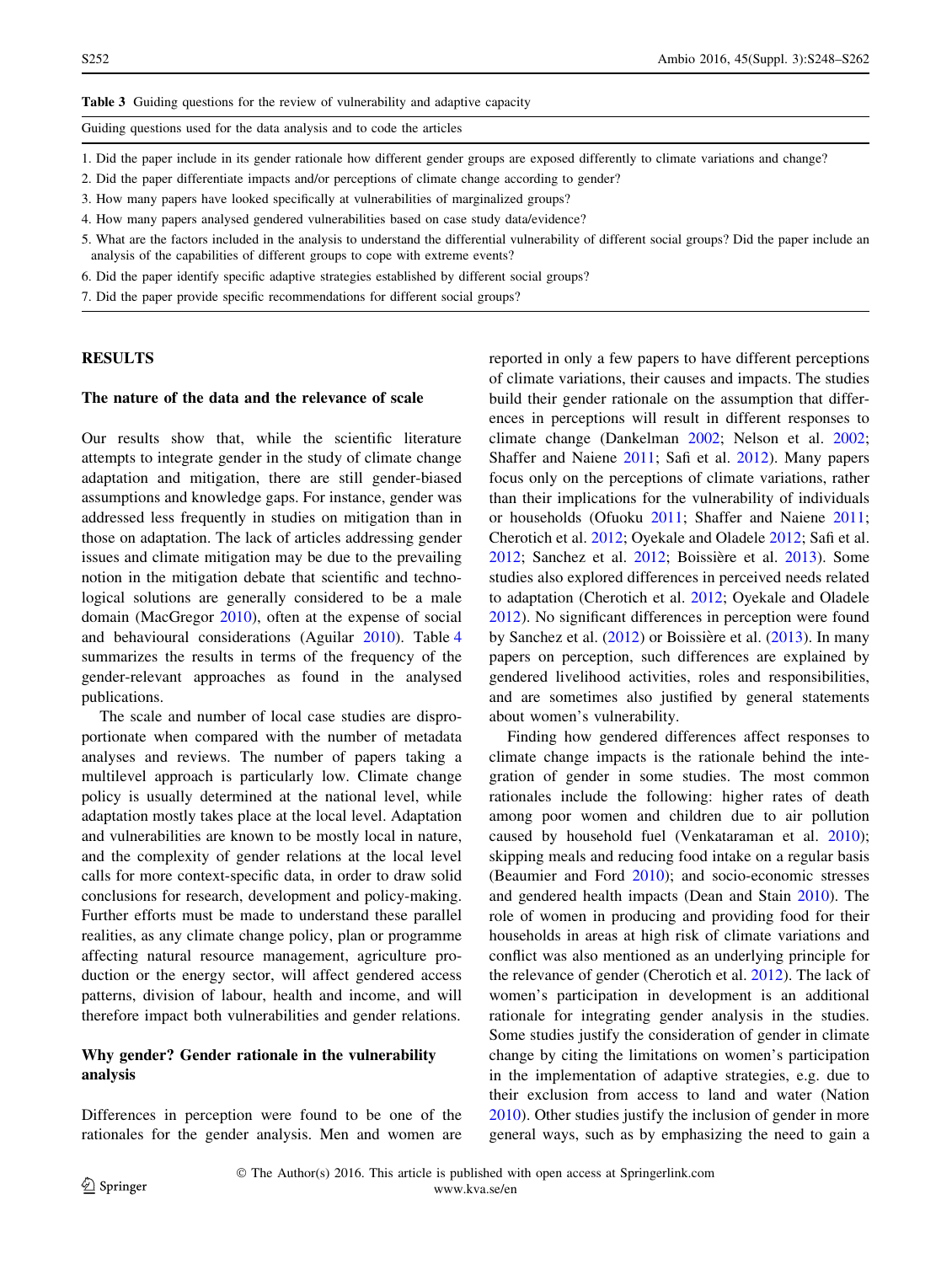<span id="page-5-0"></span>Table 4 Frequency of gender-relevant approaches and findings in the reviewed papers

| Gender-relevant aspects of the reviewed papers<br>Frequency <sup>®</sup>                                                                   |  |  |  |  |
|--------------------------------------------------------------------------------------------------------------------------------------------|--|--|--|--|
| Approach or framework                                                                                                                      |  |  |  |  |
| Paper based on case studies<br>***                                                                                                         |  |  |  |  |
| Findings                                                                                                                                   |  |  |  |  |
| Intersectionality                                                                                                                          |  |  |  |  |
| ****<br>Consideration of two categories (i.e. men and women)                                                                               |  |  |  |  |
| Consideration of age as a variable in addition to gender in the analysis<br>***                                                            |  |  |  |  |
| ***<br>Consideration of ethnicity as a variable in addition to gender in the analysis                                                      |  |  |  |  |
| Consideration of profession as a variable in addition to gender in the analysis<br>***                                                     |  |  |  |  |
| $**$<br>Consideration of wealth as a variable in addition to gender in the analysis                                                        |  |  |  |  |
| Focus on differentiated perceptions of exposure and impacts, rather than differentiated vulnerability                                      |  |  |  |  |
| Use of equity and rights-based perspectives as a rationale for gender integration<br>*                                                     |  |  |  |  |
| Analysis of social and political power relations                                                                                           |  |  |  |  |
| Consideration of existing intersectional inequalities                                                                                      |  |  |  |  |
| Agency and emancipatory pathways                                                                                                           |  |  |  |  |
| Adaptation to climate change leads to social shift in relation to gender<br>***                                                            |  |  |  |  |
| Women are adaptable and play an important role in household adaptation<br>***                                                              |  |  |  |  |
| ***<br>Men and women have different coping or adaptation strategies                                                                        |  |  |  |  |
| Adaptive strategies have gender-differentiated outcomes<br>***                                                                             |  |  |  |  |
| Migration is one of a number of male-dominated strategies expected to impact gender relationships<br>$**$                                  |  |  |  |  |
| Consideration of women's agency, active choices and engagement<br>*                                                                        |  |  |  |  |
| *<br>Men and women perceive different adaptation needs                                                                                     |  |  |  |  |
| *<br>Men and women play different roles in the implementation of one specific adaptation activity                                          |  |  |  |  |
| Vulnerability and adaptive capacity                                                                                                        |  |  |  |  |
| ****<br>Divergent perceptions are explained by gendered livelihood activities, roles and responsibilities                                  |  |  |  |  |
| Assets and context increase vulnerability and barriers to adaptation for women<br>****                                                     |  |  |  |  |
| Assumption or general statement that women are more vulnerable than men<br>***                                                             |  |  |  |  |
| $***$<br>Focus on the perceptions of climate variations, rather than their implications for the vulnerability of individuals or households |  |  |  |  |
| Men and women have different perceptions of climate variations, their causes and impacts<br>**                                             |  |  |  |  |
| $**$<br>Women and men are impacted differently by climate variability                                                                      |  |  |  |  |
| Evidence that women are more vulnerable than men based on case studies at the local level<br>*                                             |  |  |  |  |
| Vulnerability of female-headed households is evidenced<br>*                                                                                |  |  |  |  |
| Consideration of differentiated intra-households vulnerabilities<br>*                                                                      |  |  |  |  |
| $\ast$<br>Divergent perceptions are explained by women's vulnerability                                                                     |  |  |  |  |

Refers to the frequency of this approach or to findings in the reviewed papers: no papers: "-", \* Very few papers: less than 10 % of papers, \*\* few papers: from 10 % to less than 20 %, \*\*\* some papers: from 20 % to less than 40 %, \*\*\*\* many papers: more than 40 %)

deeper understanding of issues that are critical to community members (Cassidy and Barres [2012](#page-12-0)), or the failure of previous interventions because of a lack of gender integration in their implementation (Nielsen et al. [2012](#page-13-0)). Few papers refer to women's agency, active choices and engagement (Gabrielsson and Ramasar [2013](#page-13-0); Jerneck and Olsson [2013](#page-13-0)). Inequality in general, and the gender aspects of inequality, are seldom addressed sufficiently in the case studies. Only a very few papers use equity and rights-based arguments when examining gender integration (e.g. Onta and Resurrección [2011\)](#page-13-0).

# Gender-disaggregated analysis, intersectionality and the 'Olympics of vulnerability'

To understand how social determinants intersect and how power relations impact on inequities and create vulnerability, our analysis shows that very few papers addressed or conducted an explicitly designed analysis of power relations, including context-specific mechanisms of exclusion and marginalization. Eriksen et al. ([2005\)](#page-12-0), however, do address power relations, and use a feminist political ecology framework to analyse vulnerabilities. Some papers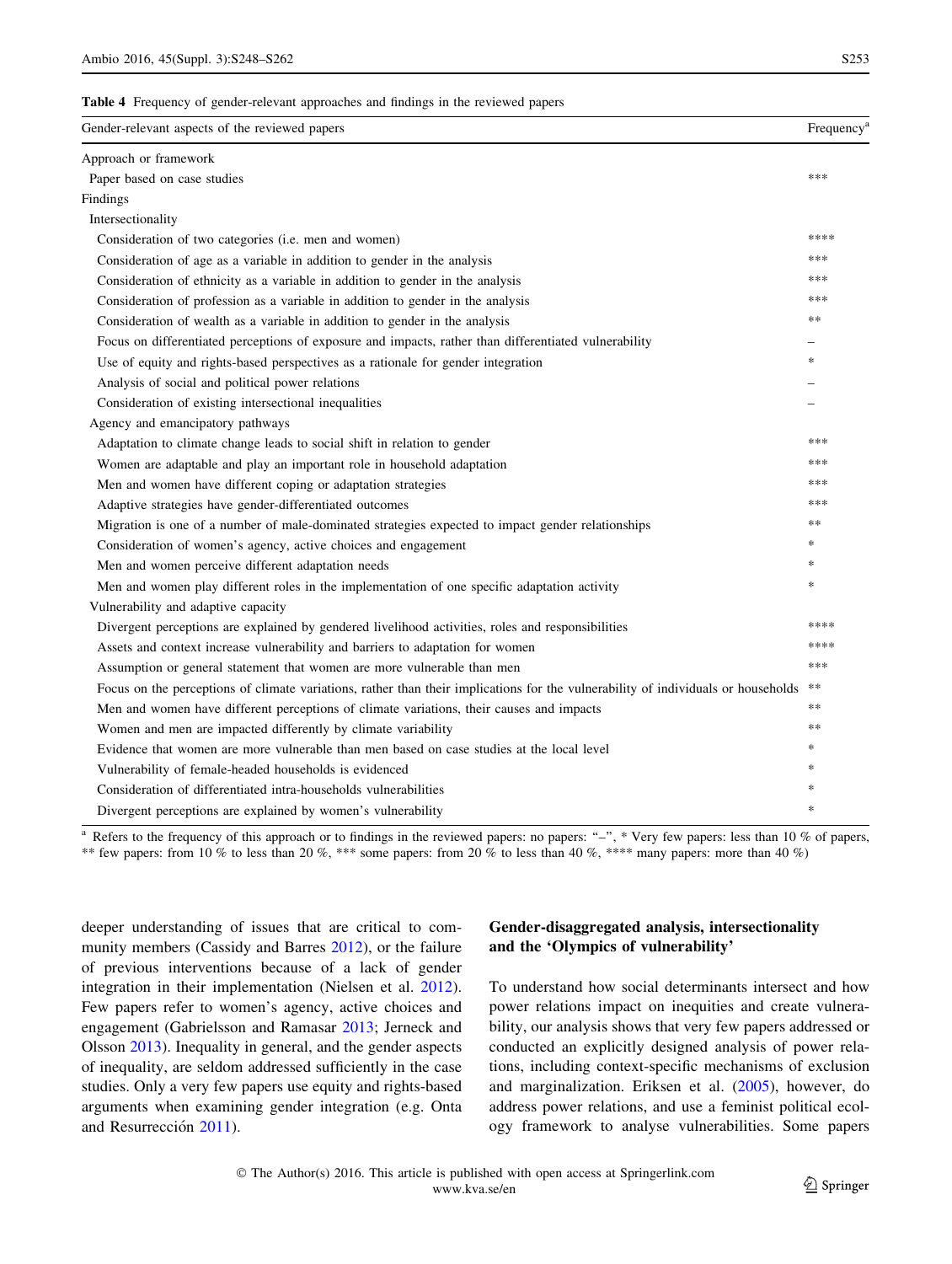acknowledge the importance of gender as a significant source of power differentials, but choose not to focus on the analysis of power relations. Very few papers took a self-examining approach, and reflected on their own role, and the unbalanced relationship between researchers and communities (Beaumier and Ford [2010\)](#page-12-0).

Our results indicate that none of the articles' authors identified their focus as being intersectional, and that the intersectionality framework is not yet embedded, and perhaps is even entirely absent from the scientific literature on climate change. Despite the lack of an intersectional framework, a few papers refer clearly to existing inter-sectional inequalities (Onta and Resurrección [2011](#page-13-0); Andersson and Gabrielsson [2012](#page-12-0); Djoudi et al. [2013\)](#page-12-0) and acknowledge that gender interacts with ethnicity, caste and class. Of the papers that do not refer explicitly to the intersectionality as a conceptual framework, only a few take into consideration the existence of subgroups within male and female groups. Lama and Dalit women in Nepal are primarily responsible for agriculture. However, Dalits must depend on the leasing of Lama land in order to cultivate their crops and must give half the yield to the landowner and seeking day-labour jobs in return for in-kind compensation (Onta and Resurrección [2011\)](#page-13-0). A study conducted in Burkina Faso demonstrates that Fulbe women's adaptive capacities to climatic irregularities were impacted by the fact that they often live in isolation from other households. By contrast, Rimaiibe women work collectively to lessen responsibilities, thus giving themselves time to develop a skill and bring a steady income to the household (Nielsen and Reenberg [2010](#page-13-0)). In Mali, study participants, depending on their gender, age, class, ethnicity and practice, described varied adaptive strategies. For example, pastoral communities saw seasonal herding of livestock as the most important strategy, whereas agricultural farming communities did not share the same priority. Adaptive strategies differed, as women from the pastoral community were keepers of sheep and goats, whereas women from the agricultural farming community invested in charcoal production (Brockhaus et al. [2013\)](#page-12-0).

Although they do not formally use intersectionality as a framework, many papers disaggregate data according to different social categories in their analysis. We analysed the papers to identify the social categories included in the vulnerability analyses. The results indicated that most papers use two categories (i.e. men and women), while the other papers include at least one other social distinction in their analysis. Most of the papers that consider factors other than just the fact of being either women or men in the analysis include age, a few include ethnicity, and a very few include profession and wealth. However, it is important to highlight that the majority of the papers that refer to those categories do so almost exclusively in their statistical data analyses but just as characteristics of household variables.

For the few papers that address intersectional gendered dynamics in their results section, their conclusions were less likely to capture these findings, as recommendations were aimed at the community level. Onta and Resurrección [\(2011](#page-13-0)) and Djoudi and Brockhaus ([2011\)](#page-12-0) draw attention to gender and caste intersections, providing new evidence of possibly unintended gender outcomes that are pushing and challenging ethnic, caste and gender social barriers.

However, despite the relatively large number of papers that include a range of social categories, at least in their analysis of data, the intersectional nature of vulnerability is rarely addressed. In addition to this, most papers do not use a gender framework based on contextual, power relations analysis, and disaggregate data later according to gender, age, wealth, etc.

Without embedding itself in societal, local and global inequalities and power relations analysis, research runs the risk of being reduced to a metaphor by simply pointing out the most vulnerable. We argue that current debates and analyses on climate change vulnerability are in line with Martinez's ([1993\)](#page-13-0) concept of 'oppression olympics', and could perhaps be referred to as 'vulnerability olympics'. This outcome is unsurprising, as it is far simpler for agencies and donors to target the most vulnerable than to understand and generate transformational change.

# From female-headed households to women's vulnerabilities

A large number of vulnerability papers agree that assets and context promote vulnerability and barriers to adaptation for women. We found that most articles that analyse vulnerabilities at the local level use a female-headed household approach. The sampling is mostly random, and the analyses use the proportion of female-headed households to male-headed households. The greater vulnerability of female-headed households is shown in few studies (Cassidy and Barres [2012;](#page-12-0) Maponya and Mpandeli [2012](#page-13-0); Safi et al. [2012](#page-13-0)). Different factors are identified to explain the greater vulnerability of female-headed households. Generally, female heads of household are found to have a lower level of education than male heads of household. The gender and level of education of the head of household are closely correlated, and are cited as a possible explanation for differences in vulnerability (Deressa et al. [2009](#page-12-0) Below et al. [2012](#page-12-0)). Other studies argue that a lack of formal education and the social standing of female heads of household were found to limit access to credit (Below et al. [2012](#page-12-0); Banerjee et al. [2013](#page-12-0)) and to increase therefore the female-headed households' vulnerability. In some studies, female-headed households experience greater vulnerability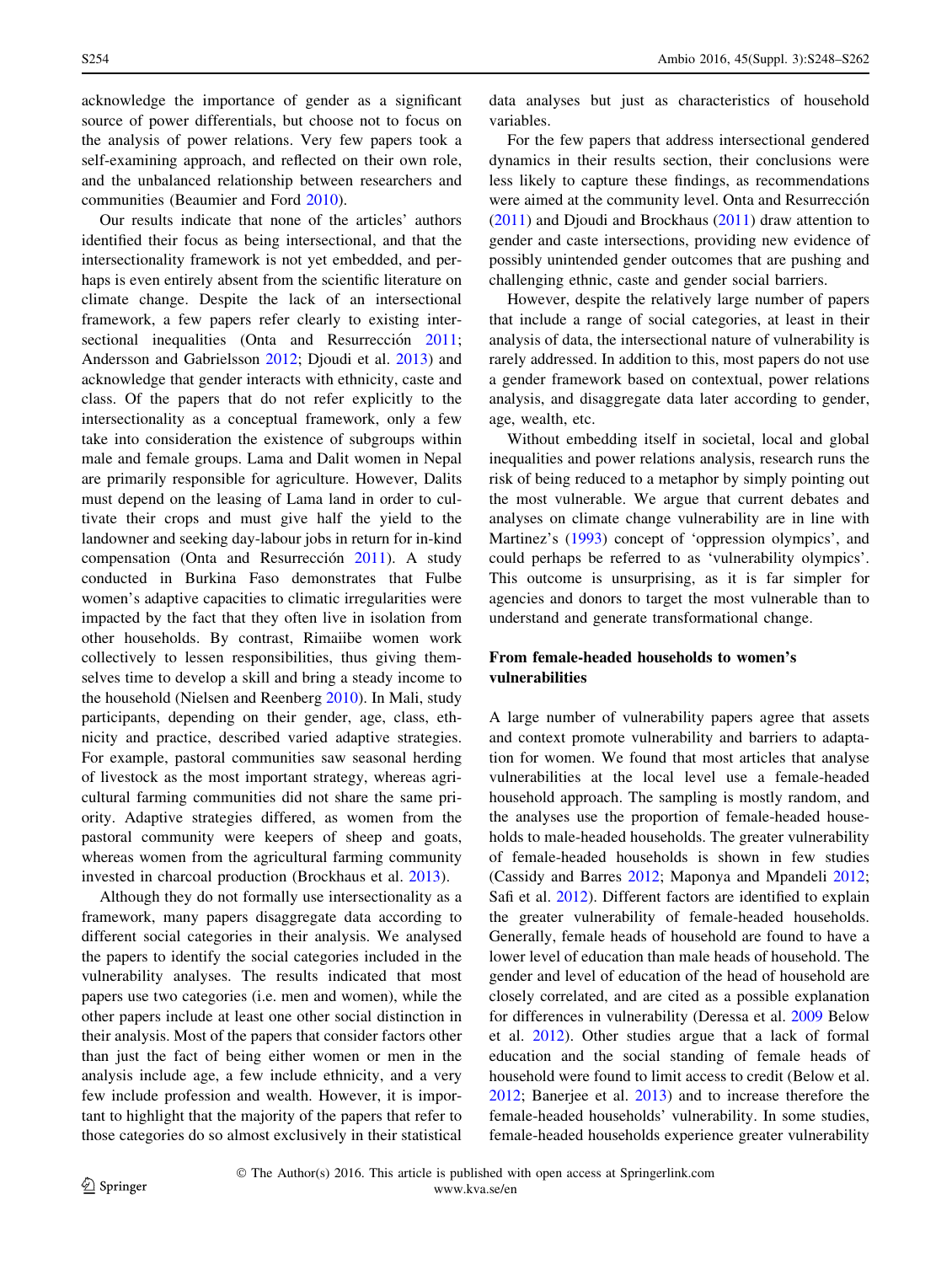because, in contrast to most male-headed households, they usually lack reliable, non-farm income (Eriksen et al. [2005](#page-12-0); Antwi-Agyei et al. [2012\)](#page-12-0). Female-headed households are also often on the edges of their community's social network, which limits their engagement in resilient livelihood strategies and which was found to impact on the resilience of the entire household (Cassidy and Barres [2012\)](#page-12-0). However, the existing evidence on the comparative vulnerability of female- and male-headed households is not sufficient to draw strong conclusions that one is worse-off or better-off than the other. In particular, the heterogeneity of the vulnerability context considered in the studies is a limiting factor for unambiguous and strong conclusions.

The results on the 'feminization of vulnerability' of households show similar patterns to previous controversial statements on the feminization of poverty and its link to the feminization of a household's headship (Chant [2003](#page-12-0); Aurora-Jonson 2011). We recognize through our findings a continuum of those generalized assertions in the gender and climate change literature. As noted by Chant [\(2003](#page-12-0)), statements linking the feminization of poverty with the feminization of household headship draw their legitimacy from the cumulative repeating and grafting of those discourses into the literature on development. We argue that this perseverance of the association of poverty with the feminization of a household's headship has also certainly legitimized the discourse of vulnerability and the feminization of heads of households.

Very few papers differentiated intra-household vulnerabilities (Nation [2010;](#page-13-0) Andersson and Gabrielsson [2012](#page-12-0)). Nation ([2010\)](#page-13-0) was one of the few authors to highlight the crucial importance of examining intra-household dynamics and livelihood strategies, as well as the political, economic, social and natural environments in which the household is embedded, to understand gender vulnerabilities.

In the remaining papers, conclusions were not straightforward: women and men were found to have different assets and face different contextual constraints. None of the papers attempted to provide a summary of their findings as a simple comparison of the vulnerability of men and women, due to the multiple dimensions of vulnerability and the diversity of situations (Eriksen et al. [2005;](#page-12-0) Antwi-Agyei et al. [2012;](#page-12-0) Kisauzi et al. [2012](#page-13-0); Mogotsi et al. [2012](#page-13-0)).

In short, most studies that conclude that women are more vulnerable are based on comparisons between female- and male-headed households. An interesting shift, however, occurs in the vulnerability discourse, moving from the evidenced female-headed household vulnerability towards a generalized women's vulnerability.

In terms of impact, we found that few papers indicate that women and men are impacted differently by climate variability. Furthermore, of the articles that indicated that women are more vulnerable than men (Wilk and Kgathi [2007](#page-14-0); Nation [2010](#page-13-0); Bokhoree et al. [2012](#page-12-0); Cassidy and Barnes [2012;](#page-12-0) Cherotich et al. [2012](#page-12-0); Drolet [2012;](#page-12-0) Maponya and Mpandeli [2012](#page-13-0); Safi et al. [2012\)](#page-13-0), only a very few refer to their own data, that is, to their own evidence. The remaining statements were based on theoretical backgrounds and analysis. Although the vulnerability of women appears to be obvious—because of the social, political and economic marginalization experienced by women in various contexts—little is known about the local gender dynamics of vulnerability. There is a lack of data and local context analysis to reinforce and elucidate these assumptions.

# Adaptation as emancipation: How resilient are social and gender boundaries?

In order to understand the transformational processes of adaptation, we aimed to analyse (using the intersectionality framework) whether, and to what extent, adaptation processes reinforce or challenge hierarchical, unequal social structures. We analysed articles and case studies that document changes in social structures associated with environmental change and adaptation to it. Six papers documented a social shift in relation to gender as a consequence of adaptation to climate change (Andersson and Gabrielsson [2012;](#page-12-0) Nielsen and Reenberg [2010;](#page-13-0) Onta and Resurrección [2011](#page-13-0); Ford and Goldhar [2012](#page-13-0); Nielsen et al. [2012](#page-13-0); Djoudi and Brockhaus [2011](#page-12-0)). In a study conducted in Burkina Faso, female participants stated that the empowerment discourse of some adaptation projects enhanced their capacity to negotiate and obtain new roles within the household (Nielsen and Reenberg [2010](#page-13-0)). Djoudi and Brockhaus [\(2011](#page-12-0)) find that women from socially disadvantaged groups were able to engage in new activities after the social structure of their community was affected by the impacts of drought and most adult men had migrated. They were less vulnerable than women from the higher social class, who were restricted in their mobility and in the strategies they could adopt to cope with environmental change. Ford and Goldhar ([2012\)](#page-13-0) describe similar patterns of women moving into salaried positions. Those women emphasized increasing freedom of choice in recent years, which they associated with environmental changes. The same pattern was identified by Nielsen et al. ([2012\)](#page-13-0), who emphasize the importance of changes in livelihood activities, and the connection between wage labour and greater economic freedom for women. Those authors argue that such shifts have contributed to a change in gender roles for women and young people, which was apparent in the greater role played by women in household decision making. Andersson and Gabrielsson ([2012\)](#page-12-0) found that environmental pressures created shifts in social patterns and how the agency of widows improved through those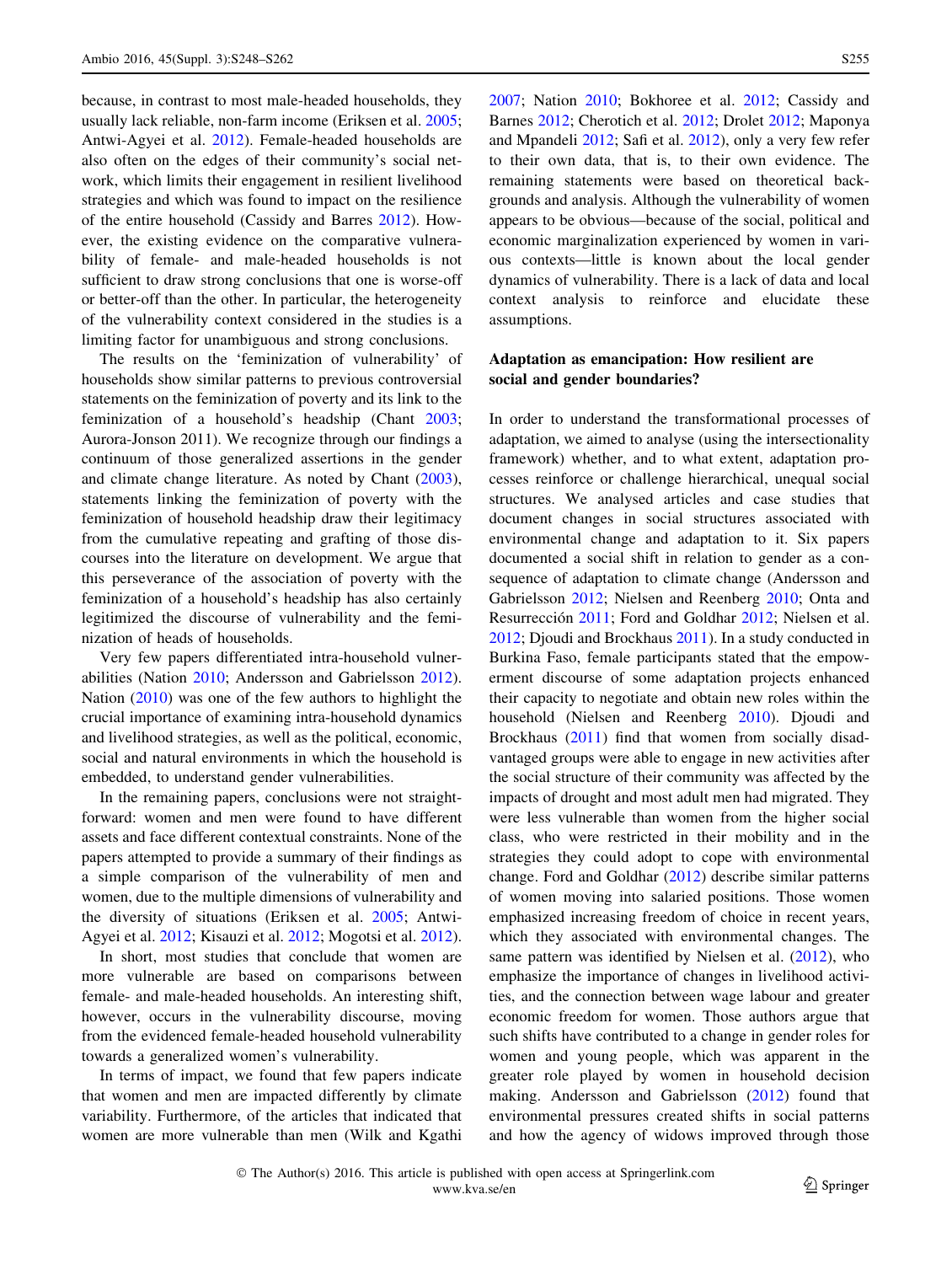shifts. According to the authors, this led to many achievements, including the prevention of crop failure, reduced workload, increased nutritional intake, increased sustainable water management, diversified and increased income, and improved strategic planning. Onta and Resurrección  $(2011)$  $(2011)$  find that environmental changes and the processes of adaptation in India resulted in new social interactions, including shifts in traditional caste structures. New social dynamics, including shifts in gender patterns in response to multiple stressors, have also been identified in Kenya and Uganda (Folmar [2007](#page-12-0)).

However, other studies do not confirm this emancipatory trend, and show that in times of crisis, social structures and power relations can be very resistant to change. Carr ([2008\)](#page-12-0) argues that, in spite of their unequal and less-than-optimal material outcomes, maladaptive pathways persist because they are rooted in the ability of men to legitimize and reinforce a link between adaptation and existing unbalanced gender roles. Andersson and Gabrielsson ([2012\)](#page-12-0) emphasize that adaptation processes based on collective action can produce positive gender outcomes. Although gendered norms largely remain, women's engagement in collective action has contributed to strengthening their bargaining and decision-making power within the household. However, although collective action can empower women and marginalized groups, existing power structures can limit such groups' access to various resources, and thereby reduce their impact (Ballet et al. [2007](#page-12-0); Pandolfelli et al. [2008\)](#page-13-0).

## Women's strategies: The feminization of maledominated sectors?

Many papers indicate that men and women have different coping or adaptation strategies. Few papers focus on one specific adaptation activity, and suggest that men and women play different roles in the implementation of a given adaptation (Eriksen et al. [2005;](#page-12-0) Ziervogel et al. [2006](#page-14-0); Cassidy and Barnes [2012](#page-12-0); Molua [2012;](#page-13-0) Pangapanga et al. [2012\)](#page-13-0). In Mozambique and Mali, migration was identified as a clearly male-dominated strategy (Silva et al. [2010](#page-13-0); Djoudi and Brockhaus [2011](#page-12-0); Brockhaus et al. [2013](#page-12-0); Djoudi et al. [2013\)](#page-12-0). In South Africa, differences were reported in the strategies adopted by men and women. For instance, women were more informed than men in their agricultural choices, on issues such as suitable crops for home consumption and trade (Ziervogel et al. [2006\)](#page-14-0). In Tanzania and Ethiopia, women were found to be less engaged in adaptation practices based on tree plantations (Deressa et al. [2009;](#page-12-0) Below et al. [2012\)](#page-12-0). Among teenagers psychologically affected by droughts in Australia, girls have significantly higher levels of prosocial behaviour than boys (Dean and Stain [2010](#page-12-0)). In Malawi, there are gender differences related to the choice of improved varieties, shifting of planting dates, irrigation farming, and income-generating activities (Pangapanga et al. [2012\)](#page-13-0). In Cameroon, femaleheaded households are less likely to plant trees (as a protective measure) or rebuild homes (Molua [2012\)](#page-13-0). In Kenya, gum and resin collection is one of the most popular strategies adopted by women, children and impoverished people (Gachathi and Eriksen [2011\)](#page-13-0).

The diversification of livelihood activities is known to be an important strategy for reducing household vulnerability, particularly for activities that are not weather dependent. Several studies document the gender limitations to diversifying activities and livelihoods. However, the link between the available choices for different groups and gendered social roles and norms has not been well assessed. Few studies refer to context-specific, cultural limitations or to the options that women and female-headed households are culturally allowed to choose and implement. The prevalence of socially driven gender inequity is reflected in the relatively limited choices and strategies that many women feel that they are allowed to adopt. Some studies document that female-headed households are often constrained to engaging in low-benefit, low-risk activities, due to their exclusion from high-benefit, low-risk activities, such as formal employment, which are mostly male dominated (West et al. [2008](#page-14-0); Molua [2012](#page-13-0)). Djoudi and Brockhaus ([2011\)](#page-12-0) suggest that long-term strategies for women are based on education and formal employment, but that short-term community strategies hinder them from making the shift away from high-risk, low-benefit strategies. Education seems to ensure access to better incomes and provide access to other assets required to adapt, as many studies suggest. The probability of selecting resilient pathways is highest for an educated, middle-aged, male farmer, while female-headed households face significant socio-economic and cultural constraints, which limit their ability to choose resilient strategies (West et al. [2008](#page-14-0); Molua [2012\)](#page-13-0). Pastoralism and migration are both important strategies in several drought-prone regions, and are more resilient strategies than rainfall-dependent agriculture. Both sectors are mostly male dominated (West et al. [2008](#page-14-0); Brockhaus et al. [2013\)](#page-12-0).

Adaptive strategies with gender-differentiated outcomes were cited in some papers, providing further analysis of the gender-differentiated impacts of adaptation strategies. The negative impacts of some strategies on women were described in some studies. Nation [\(2010](#page-13-0)) documents that in Senegal, the introduction of irrigation technologies to adapt to drought increased many women's dependency on men and male control, in contrast to the traditional cultivation system, which allowed women to be independent, ownaccount farmers. Under this traditional system, their work was neither supervised nor dictated by males. In Mali,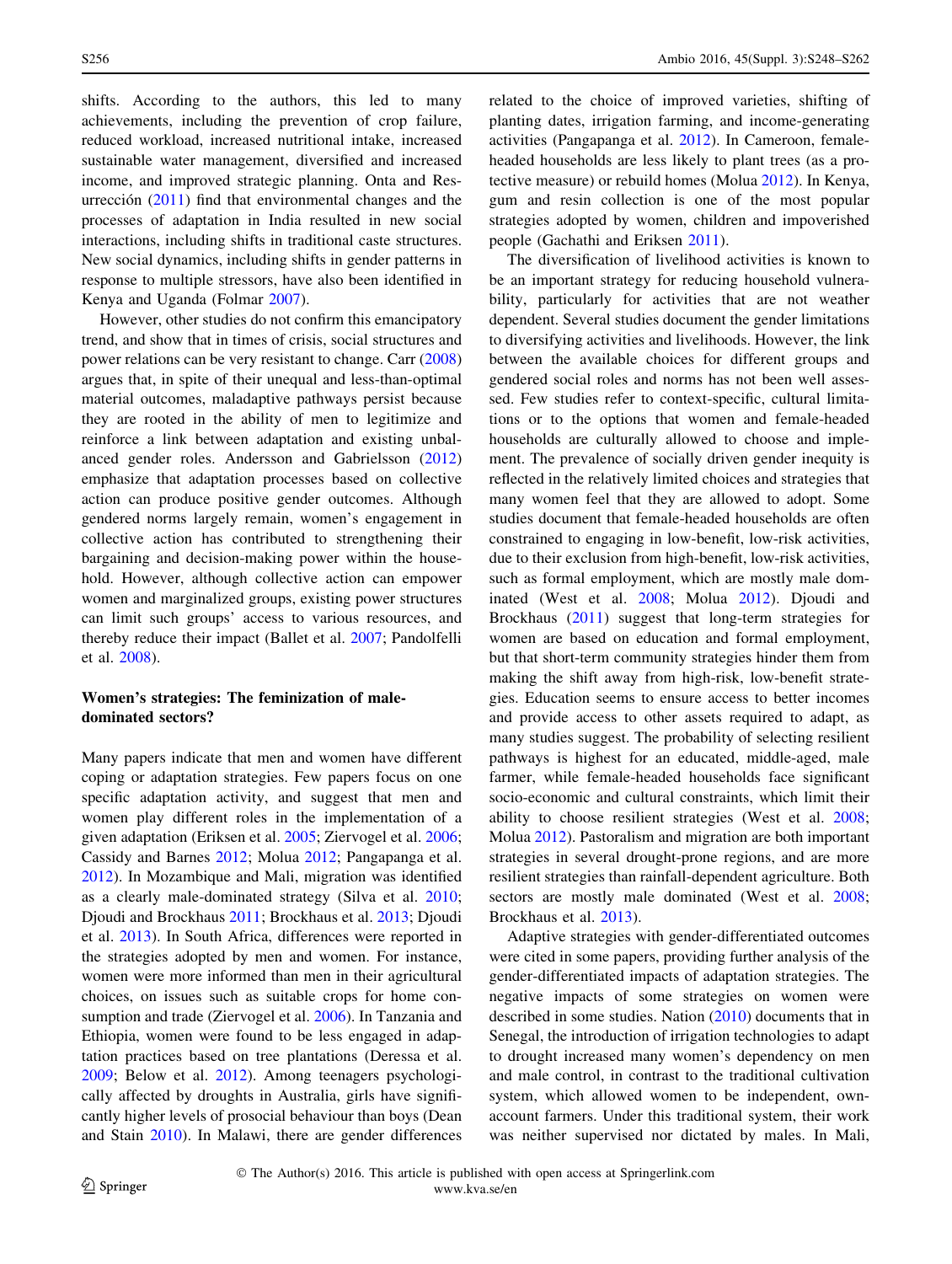Djoudi and Brockhaus [\(2011](#page-12-0)) found that women belonging to a higher social class were culturally not allowed to take over male-dominated activities after men had migrated.

According to several papers, migration is a male-dominated strategy expected to impact gender relationships. The question of whether the migration of men has a negative or positive impact on gender relationships is controversial and certainly context dependent (Hecht et al. [2015](#page-13-0)). Some studies have documented the impacts of migration on the feminization of traditionally male-dominated sectors, for instance, livestock and pastoralism. The livestock mix follows a trend towards a greater number of small ruminants and fewer cattle (Sungno Niggol and Mendelsohn [2006\)](#page-13-0). This trend is associated with drought-related adaptation and results in more women being involved in the livestock sector (Turner [1999\)](#page-14-0). This is a good example of how the strategies of men, in a context of unequal decision making, can have gender-mixed and complex outcomes. Hence, further studies are required to examine the feminization of male-dominated sectors, as a result of coping and adaptation strategies.

## DISCUSSION

Our first finding shows that gender is addressed less frequently in studies on mitigation than in those on adaptation. Mitigation studies focus on technical solutions and measures. Although none of the studies explicitly make the connection of women as 'adaptors' and men as 'mitigators', we argue that—especially in light of the disproportionate number of articles dealing with gender in adaptation and mitigation—such a trend would be expected as a continuum of the dichotomies that characterize and nurture social perceptions of masculinity and femininity. MacGregor ([2010\)](#page-13-0) highlights that by 'scientizing and securizing' (MacGregor [2010](#page-13-0), p. 128) the debate on climate change, the solutions expected are constructed around the traditional male-dominated domain. The consequence is that the climate change domain is dominated by men in the research, policy, implementation and advocacy arenas, as highlighted in several studies (Rosa and Dietz [1998](#page-13-0); Dankelman [2002](#page-12-0); MacGregor [2010\)](#page-13-0). In order to avoid the exacerbation of existing patterns, and the creation of new vulnerability patterns, we agree with MacGregor's ([2010\)](#page-13-0) call for more studies on the sociology of climate change and for a stronger consideration of feminist research on climate change.

In the absence of a specific gender and climate change framework, it is very difficult for most studies to draw comparative conclusions on either the gendered aspects of vulnerability, or on the differentiated impacts and gendered outcomes of climate and environmental change.

The concept of gender was applied in a very uneven manner. A large number of the papers included more categories than just gender in their analysis, although none of the papers performed an identifiable, clear, intersectional analysis. Hence, in terms of the dimensions of intersectionality that we considered (i.e. intersectional categories, multilevel analysis, power, and emancipation), few conclusions taking intersectionality considerations into account were provided in these papers. Age and ethnicity were also included as categories in most papers, but more as an explanatory variable in statistical models than as a determinant of power and inequity. Most papers used metadata, and the case studies mainly focused on one level of analysis. Very few papers analysed the power relations that produce inequities. Some studies demonstrated that in some contexts, through the process of adaptation, men and women are challenging gender and caste rules. This could be an indication of emancipatory trajectories, which require further study in the context of adaptation.

Evidence on gender vulnerability at the local level is limited, and much of what is known is based on surveys of female- and male-headed households. Generally, the studies performed random sampling and then used social determinants, such as age, wealth, and gender of the households in their analysis. Most of the studies report having a greater number of male respondents than female. Many of these studies indicate that female-headed households are more vulnerable than male-headed households. However, in other papers, conclusions are not so straightforward. Some studies suggest that although women and men have different assets, and face different contextual constraints, it is unhelpful to summarize these differences as a simple comparison of the vulnerability of men and women, due to the multiple dimensions of vulnerability and the diversity of contexts. We argue that it is difficult to make broad comparisons, particularly in the absence of a gender framework or contextual power analysis (Eriksen et al. [2005](#page-12-0); Antwi-Agyei et al. [2012;](#page-12-0) Kisauzi et al. [2012](#page-13-0); Mogotsi et al. [2012](#page-13-0)). Most householder characteristics relevant to vulnerability are not independent, but are related, such as education and gender.

Many questions arise regarding the nature of the confirmed vulnerability of female-headed households. Are certain households more vulnerable because they are headed by a female member of the family, or is their vulnerability caused by the same factors that caused them to be headed by a woman? In most cultural contexts, female heads of household are the result of a social process or change, such as the death, migration, or illness of the male head of household. In a few cases, women became household leaders through an emancipatory process (Deressa et al. [2009](#page-12-0)). We argue that vulnerability analysis should go beyond an approach that compares female-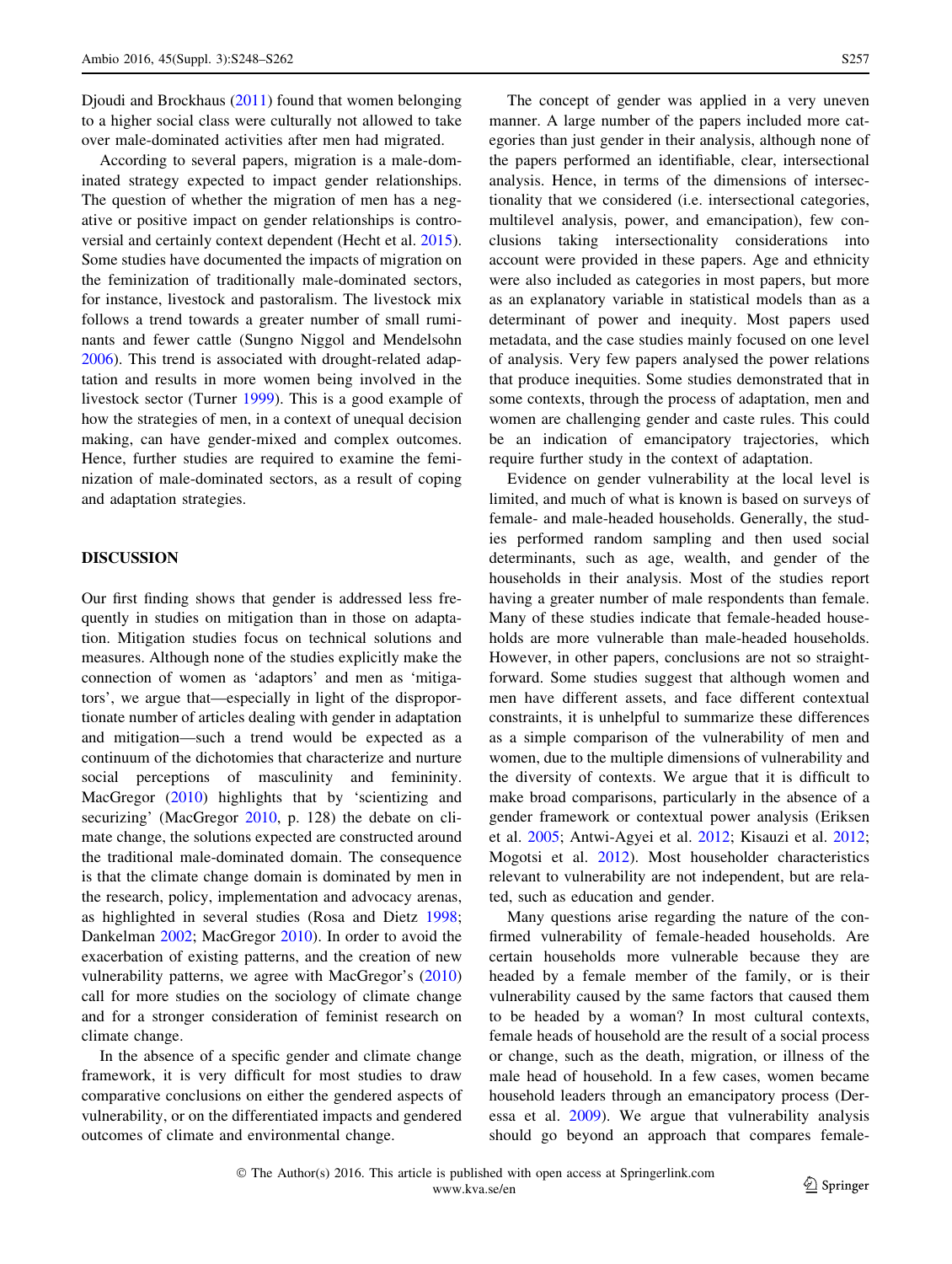versus male-headed households, to addressing the structural causes of vulnerability. For instance, studies on cultivating tree plantations as an adaptive strategy suggest that female heads of household adapt less readily. In many cultural contexts, tree plantations are a male domain; here, the root cause of the female heads of households' inability to adapt may have been due to their restricted use of this tree plantation strategy. These women may, however, have developed emancipatory spaces to adopt other solutions. It is important to better understand such differentiated vulnerabilities, in light of specific patterns of power and agency, as well the negotiations and dynamic nature of gender relations.

An interesting shift occurs, however, in the vulnerability discourse when it conflates the vulnerability of femaleheaded household with a more generalized and unsubstantiated claim of women's vulnerability. Hence, the discourse then moves from female-headed household vulnerability towards a generalized women's vulnerability. This shift moves towards the assumption that women are a homogeneous group as indicated by Arora-Jonsson [\(2011](#page-12-0)), despite earlier feminists' work rejecting the essentialist and universal notion of women as a homogenous group (Jackson and Pearson [2005](#page-13-0)). This however is one of the most misguided assumptions in climate change and gender research, as it ignores the crucial importance of other social factors and does not acknowledge the specific social context of female-headed households. However, this assumption might be induced by the general misleading perception of the concept of vulnerability, as associated with passive, innocent, victimhood (Alaimo [2012\)](#page-12-0). Thus, this author calls for the term ''insurgent vulnerability'' to be used, defining it as an understanding of vulnerability ''that does not entrench gender polarities but instead endorses biodiversity, cultural diversity, and sexual diversity'' (Alaimo [2012,](#page-12-0) p. 10).

Although most studies carried out interviews (mostly with female- vs. male-headed households) and participatory workshops, their conclusions on gender are mainly based on household surveys. In some cases, gender-relevant qualitative information gathered through participatory workshops was not included in the papers' conclusions. Most recommendations were aimed at the community or household level, and called for: greater assistance for female-headed households; targeted climate adaptation policies and programmes to enhance asset building and increase the capacity of vulnerable households to engage in more resilient non-farm activities (Antwi-Agyei et al. [2012\)](#page-12-0); and greater financial inclusion and access to formal systems of finance (Banerjee et al. [2013](#page-12-0)). Many studies also recommended the improvement of education systems to provide equal opportunities for women, and the strengthening of social capital, agricultural extension, microcredit services, and access to information (Below et al. [2012;](#page-12-0) Kisauzi et al. [2012](#page-13-0)). Very few studies called for approaches and strategies that recognize people's agency (Brown [2011](#page-12-0)). In addition to this, very few papers called for greater understanding of intra-household vulnerability and vulnerability dynamics (Nation [2010](#page-13-0)), or targeted a specific group of vulnerable women at the household level in their recommendations (Gabrielsson and Ramasar [2013](#page-13-0)). Those papers, that did, concluded that policymakers and practitioners must consider the intra-household distribution of labour and resources, as well as agricultural and other household activities, in order to understand women's vulnerabilities and adaptation processes. Wilk and Kgathi [\(2007](#page-14-0)) conclude their study by highlighting that there are both social and spatial differences in risk and these need to be better understood by policy makers in order to better target initiatives. Jerneck and Olsson [\(2013](#page-13-0)) call for inclusive and participatory processes, which reconsider and act upon the underlying, structural layers of poverty and the need for broader policies on social change.

Many of the studies included gender as a variable in their analysis, but no gender-specific recommendations are made in their conclusions (Deressa et al. [2009](#page-12-0)). Carr [\(2008](#page-12-0), p. 298) questions ''what is successful adaptation, since socially just outcomes would result in unacceptable challenges to men's authority, and how might we foster adaptation that leads to both social justice and material security''. Some considered gender in their methods (e.g. by working with male and female focus groups), but provided few gender comparisons. These studies gathered the views and opinions of different stakeholders, but did not make comparisons between the coping and adapting strategies of men and women, nor between the different barriers to adaptation that they face (Ziervogel et al. [2006;](#page-14-0) West et al. [2008](#page-14-0)).

## **CONCLUSION**

Similar to early research on forests and gender, and food security and gender, the work on climate change and gender continues to ignore structural inequalities and gendered power relations. The broader literature on climate change adaptation and vulnerability pays little if any analytical attention to power relations, and almost none to gendered ones.

While there is a call for further study on the differential impacts of climate change, there is little evidence or research to support claims about gendered vulnerabilities, or about the various coping and adapting strategies of different social groups. Most of the articles that addressed different social groups took an additive approach, rather than perform a deeper analysis of vulnerability by investigating how different social statuses intersect.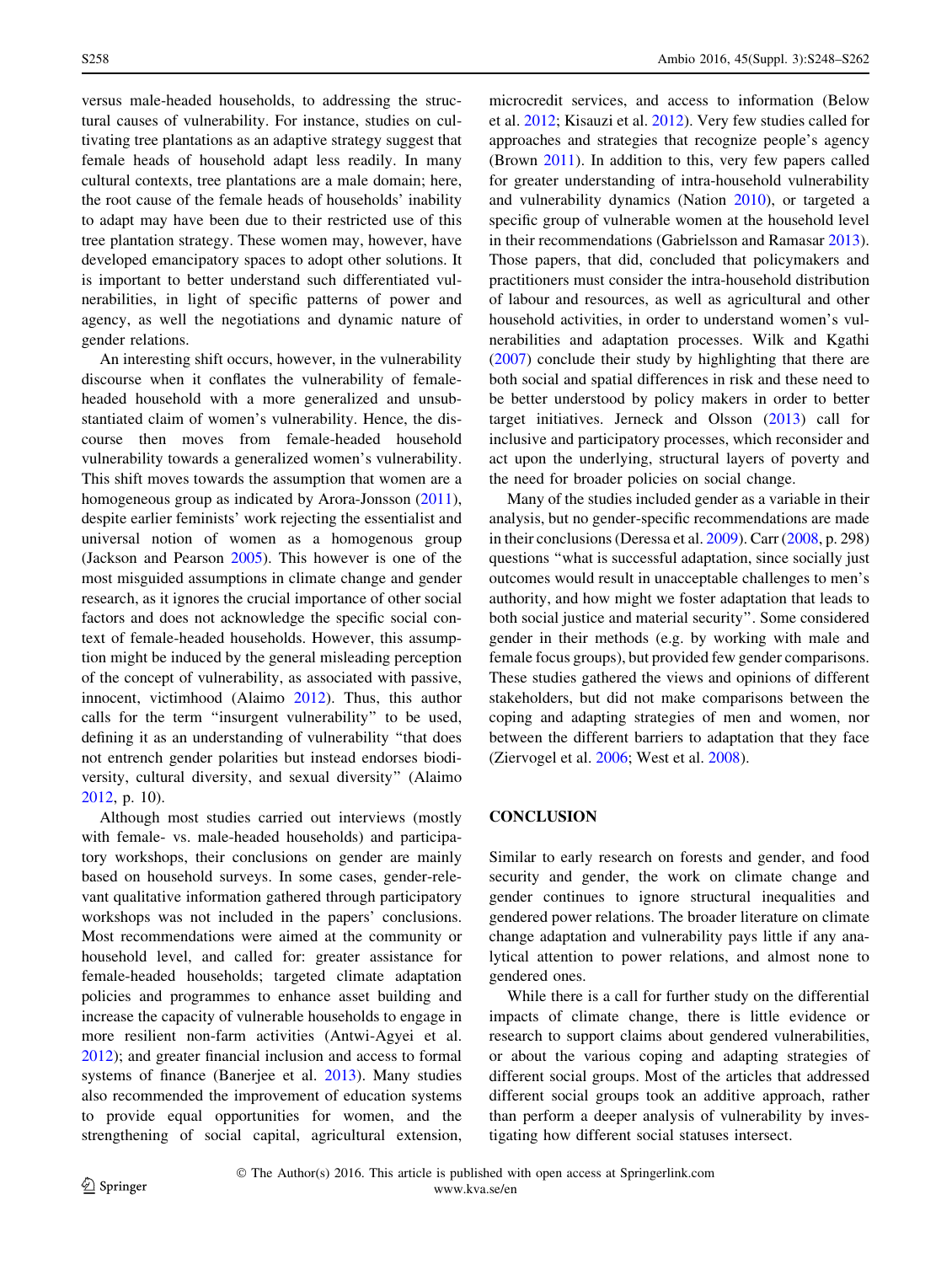Some studies showed great awareness of the importance of understanding multiple statuses. The implementers of such studies should be encouraged to take their analysis further by considering how these statuses intersect to create a vulnerability context. In the words of Arora-Jonsson [\(2011](#page-12-0), p. 750) ''A feminist response to global climate change must not only challenge masculine technical and expert knowledge about climate change, it must also question the tendency to reinforce gendered polarities, which work to maintain the status quo''.

One objective of this paper was to set up an intersectional perspective for gender analysis in climate change. However, because very little of the reviewed literature offered an intersectional analysis, we encountered some limitations when applying the intersectionality framework for broader social categories. However, we highlighted some specific results, including more social categories for men and women (ethnicity, age, race, etc.), whenever relevant data and studies were available.

The results on perception in this study were mixed, and it is difficult to draw solid conclusions on how the gendered perceptions of risk influence adaptation. Further analysis is required to understand differences in perception in a broader gender context. We argue that rather than being an inherent difference, perceptions reflect inequalities in many ways. In fact, the causes and effects of vulnerability are twofold and commutable. Furthermore, economic and physical marginalization, and marginalization more generally, are highly relevant to perceptions of risk. Men who are exposed to discrimination and feel vulnerable have higher perceptions of risk (Finucane et al. [2000\)](#page-12-0). For example, research has shown that white males have a relatively low perception of climate risk, which is known as the 'white male effect' (Finucane et al. [2000](#page-12-0)). However, recent studies in countries where inequalities between men and women are less prevalent have challenged this view by identifying no significant differences in perception between men and women (Olofsson and Rashid [2011\)](#page-13-0). Several scholars have called for further study on differences in risk perception between various groups, to be carried out in a less deterministic way using an inequality lens. We agree that the societal inequality effect is a more likely explanation for divergent perceptions, than inherent differences between men and women. Several papers included in this analysis went further than a deterministic interpretation of men's and women's divergent perceptions of climate variability. They attribute those differences not to inherent, fundamental, and natural differences between females and males, but rather to the context of inequity in which those perceptions were established and shaped. For example, Cherotich et al. [\(2012](#page-12-0)) and Safi et al. ([2012\)](#page-13-0) argue that women may perceive the risk of environmental change to be more acute due to a lack of gender equity and differentiated political power. They reinforce their findings by citing studies in countries with greater gender equity, where no difference in the perception of risk was found (Olofsson and Rashid [2011\)](#page-13-0).

This paper argues that understanding the gendered effects of climate change requires critical assessment. The current understanding and analysis of gendered vulnerability is far removed from what Alaimo ([2012,](#page-12-0) p. 10) calls ''insurgent vulnerability'', defined as a type of vulnerability ''that does not entrench gender polarities but instead endorses biodiversity, cultural diversity, and sexual diversity, and recognizes that we all inhabit trans-corporeal interchanges, processes, and flows''. This will require a paradigm shift from viewing gender as just an empirical category (men vs. women), towards carrying out an intersectional gender analysis. This would include an understanding of the discursive construction of gender and the analysis of power relations that shape the perception of the vulnerability and responses to the environmental, the sociological, economic and political impacts of climate change.

In this sense, we argue that gaps identified by this study related to the lack of intersectional approaches as well as to a lack of power relation analysis in the climate change debate can be addressed by a stronger inclusion of feminist theory into the field of climate change (Sultana [2014](#page-13-0)). In the words of MacGregor ([2010](#page-13-0), p. 137), ''It is also important that materialist-informed empirical research be complemented by critical feminist theorizing of non-material and discursive aspects of climate change''. The concept of gender and climate change needs to ''challenge embedded assumptions about gender and power'', and to make "new alliances out of old divisions" (Cornwall [2003,](#page-12-0) p. 1325). Furthermore, it needs to move beyond adjustment measures by contextualized understanding of mutual fragility (Tschakert and Machado [2012](#page-14-0)) towards an inclusive and transformational culture and practices. If we ignore the social and political foundations that have contributed to climate change vulnerability and the ensuing climate change crisis (Wainwright [2010](#page-14-0)), potential solutions will enhance rather than reduce existing injustices, and societies risk missing the opportunity to address the critical challenges of climate change.

Acknowledgements This research was supported by the CGIAR Fund, the CRP-FTA (Consortium Research Program on Forests, Trees, and Agroforestry) and co-funded by the Fonds Français pour l'Environnement Mondial (FFEM). We want to thank the two anonymous reviewers for their valuable comments and suggestions.

Open Access This article is distributed under the terms of the Creative Commons Attribution 4.0 International License ([http://](http://creativecommons.org/licenses/by/4.0/) [creativecommons.org/licenses/by/4.0/](http://creativecommons.org/licenses/by/4.0/)), which permits unrestricted use, distribution, and reproduction in any medium, provided you give appropriate credit to the original author(s) and the source, provide a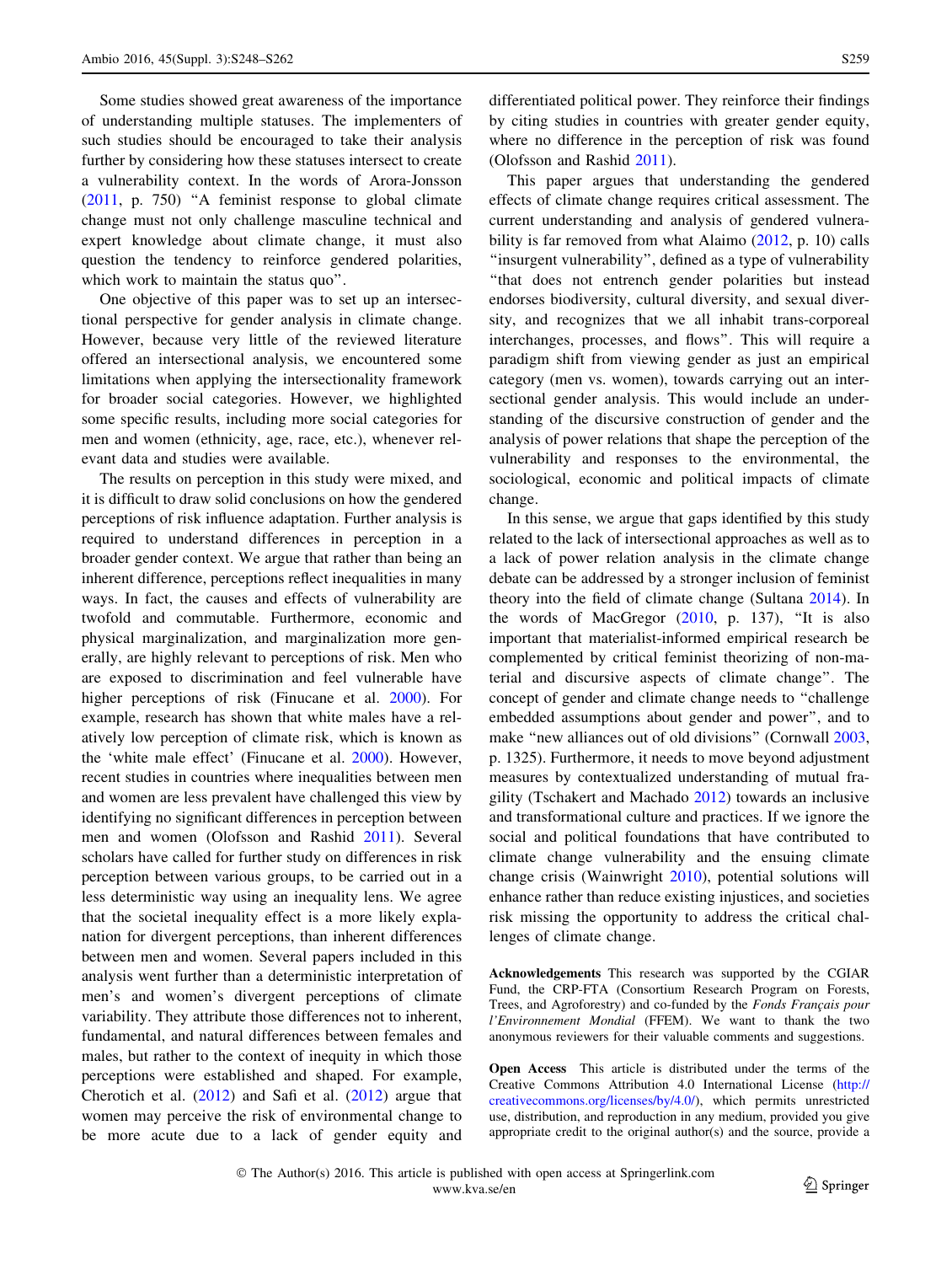<span id="page-12-0"></span>link to the Creative Commons license, and indicate if changes were made.

## **REFERENCES**

- Adger, W.N., and P.M. Kelly. 1999. Social vulnerability to climate change and the architecture of entitlements. Mitigation and Adaptation Strategies for Global Change 4: 253–266.
- Aguilar, L. 2010. Establishing the linkages between gender and climate change adaptation and mitigation. In Gender and climate change: An introduction, ed. Irene Dankelman, 173–193. London: Earthscan.
- Alaimo, S. 2012. Insurgent vulnerability and the carbon footprint of gender. Kvinder, Køn & Forskning 18: 11–22.
- Andersson, E., and S. Gabrielsson. 2012. 'Because of poverty, we had to come together': Collective action for improved food security in rural Kenya and Uganda. International Journal of Agricultural Sustainability 10: 245–262.
- Antwi-Agyei, P., A.J. Dougill, E.D.G. Fraser, and L.C. Stringer. 2012. Characterising the nature of household vulnerability to climate variability: Empirical evidence from two regions of Ghana. Environment, Development and Sustainability 15(4): 903–926.
- Arora-Jonsson, S. 2011. Virtue and vulnerability: Discourses on women, gender and climate change. Global Environmental Change 21: 744–751.
- Asher, K. 2007. Ser y Tener: Black women's activism, development, and ethnicity in the Pacific lowlands of Colombia. Feminist Studies 33: 11–37.
- Ballet, J., N. Sirven, and M. Requiers-Desjardins. 2007. Social capital and natural resource management a critical perspective. The Journal of Environment & Development 16: 355–374.
- Banerjee, R., J. Kamanda, C. Bantilan, and N.P. Singh. 2013. Exploring the relationship between local institutions in SAT India and adaptation to climate variability. Natural Hazards 65: 1443–1464.
- Beaumier, M.C., and J.D. Ford. 2010. Food insecurity among Inuit women exacerbated by socioeconomic stresses and climate change. Canadian Journal of Public Health 101: 196–201.
- Below, T.B., K.D. Mutabazi, D. Kirschke, C. Franke, S. Sieber, R. Siebert, and K. Tscherning. 2012. Can farmers' adaptation to climate change be explained by socio-economic household-level variables? Global Environmental Change—Human and Policy Dimensions 22: 223–235.
- Boissière, M., B. Locatelli, D. Sheil, M. Padmanaba, and E. Sadjudin. 2013. Local perceptions of climate variability and change in tropical forests of Papua, Indonesia. Ecology and Society 18: 13.
- Bokhoree, C., R. Baldeo, D.D. Thomas, and S. Ramprosand. 2012. Gender based adaptation to climate change impacts on water resources: An analysis of the working personnel behavior. Journal of Environmental Research and Development 6: 534–544.
- Bourdieu, P. 1989. Social space and symbolic power. Sociological Theory 7: 14–25.
- Bourdieu, P., and J.B. Thompson. 1991. Language and symbolic power. Cambridge: Harvard University Press.
- Brockhaus, M., H. Djoudi, and B. Locatelli. 2013. Envisioning the future and learning from the past: Adapting to a changing environment in northern Mali. Environmental Science & Policy 25: 94–106.
- Brown, H.C.P. 2011. Gender, climate change and REDD plus in the Congo Basin forests of Central Africa. International Forestry Review 13: 163–176.
- Cannon, T. 2008. Reducing people's vulnerability to natural hazards. Communities and Resilience. WIDER Research Paper 34. Bonn: United Nations University.
- Carr, E.R. 2008. Between structure and agency: Livelihoods and adaptation in Ghana's Central Region. Global Environmental Change—Human and Policy Dimensions 18: 689–699.
- Cassidy, L., and G.D. Barnes. 2012. Understanding household connectivity and resilience in marginal rural communities through social network analysis in the village of Habu, Botswana. Ecology and Society 17: 11.
- Chant, S. 2003. Female household headship and the feminisation of poverty: Facts, fictions and forward strategies. New Working Paper Series, Issue 9, ISSN: 1470-8515. London: Gender Institute, London School of Economics and Political Science.
- Chauveau, J.P., and P. Richards. 2008. West African insurgencies in agrarian perspective: Côte d'Ivoire and Sierra Leone compared. Journal of Agrarian Change 8: 515–552.
- Cherotich, V.K., O. Saidu, and B.O. Bebe. 2012. Access to climate change information and support services by the vulnerable groups in semi-arid Kenya for adaptive capacity development. African Crop Science Journal 20: 169–180.
- Cho, S., K.W. Crenshaw, and L. McCall. 2013. Toward a field of intersectionality studies: Theory, applications, and praxis. Signs 38: 785–810.
- Colfer, C.J.P. 2005. The complex forest: Communities, uncertainty, and adaptive collaborative management, 370 pp. Washington, DC: Resources for the Future, RFF Press Series London.
- Collins, P.H. 1990. Black feminist thought: Knowledge, consciousness, and the politics of empowerment. Boston: Unwin Hyman.
- Cornwall, A. 2003. Whose voices? Whose choices? Reflections on gender and participatory development. World Development 31: 1325–1342.
- Crenshaw, K. 1991. Mapping the margins: Intersectionality, identity politics, and violence against women of color. Stanford Law Review 43: 1241–1299.
- Dankelman, I. 2002. Climate change: Learning from gender analysis and women's experience of organizing for sustainable development. Gender and Development 10: 21–29.
- Davis, K. 2008. Intersectionality as buzzword: A sociology of science perspective on what makes a feminist theory useful. Feminist Theory 9: 67–85.
- Dean, J.G., and H.J. Stain. 2010. Mental health impact for adolescents living with prolonged drought. Australian Journal of Rural Health 18: 32–37.
- Deressa, T.T., R.M. Hassan, C. Ringler, T. Alemu, and M. Yesuf. 2009. Determinants of farmers' choice of adaptation methods to climate change in the Nile Basin of Ethiopia. Global Environmental Change—Human and Policy Dimensions 19: 248–255.
- Djoudi, H., and M. Brockhaus. 2011. Is adaptation to climate change gender neutral? Lessons from communities dependent on livestock and forests in northern Mali. International Forestry Review 13: 123–135.
- Djoudi, H., M. Brockhaus, and B. Locatelli. 2013. Once there was a lake: Vulnerability to environmental changes in northern Mali. Regional Environmental Change 13: 493–508.
- Drolet, J. 2012. Climate change, food security, and sustainable development: A study on community-based responses and adaptations in British Columbia, Canada. Community Development 43: 630–644.
- Eriksen, S.H., K. Brown, and P.M. Kelly. 2005. The dynamics of vulnerability: Locating coping strategies in Kenya and Tanzania. Geographical Journal 171: 287–305.
- Finucane, M.L., P. Slovic, C.K. Mertz, J. Flynn, and T.A. Satterfield. 2000. Gender, race, and perceived risk: The 'white male' effect. Health, Risk & Society 2: 159–172.
- Folmar, S. 2007. Identity politics among Dalits in Nepal. Himalaya, the Journal of the Association for Nepal and Himalayan Studies 27: 41–53.

 The Author(s) 2016. This article is published with open access at Springerlink.com www.kva.se/en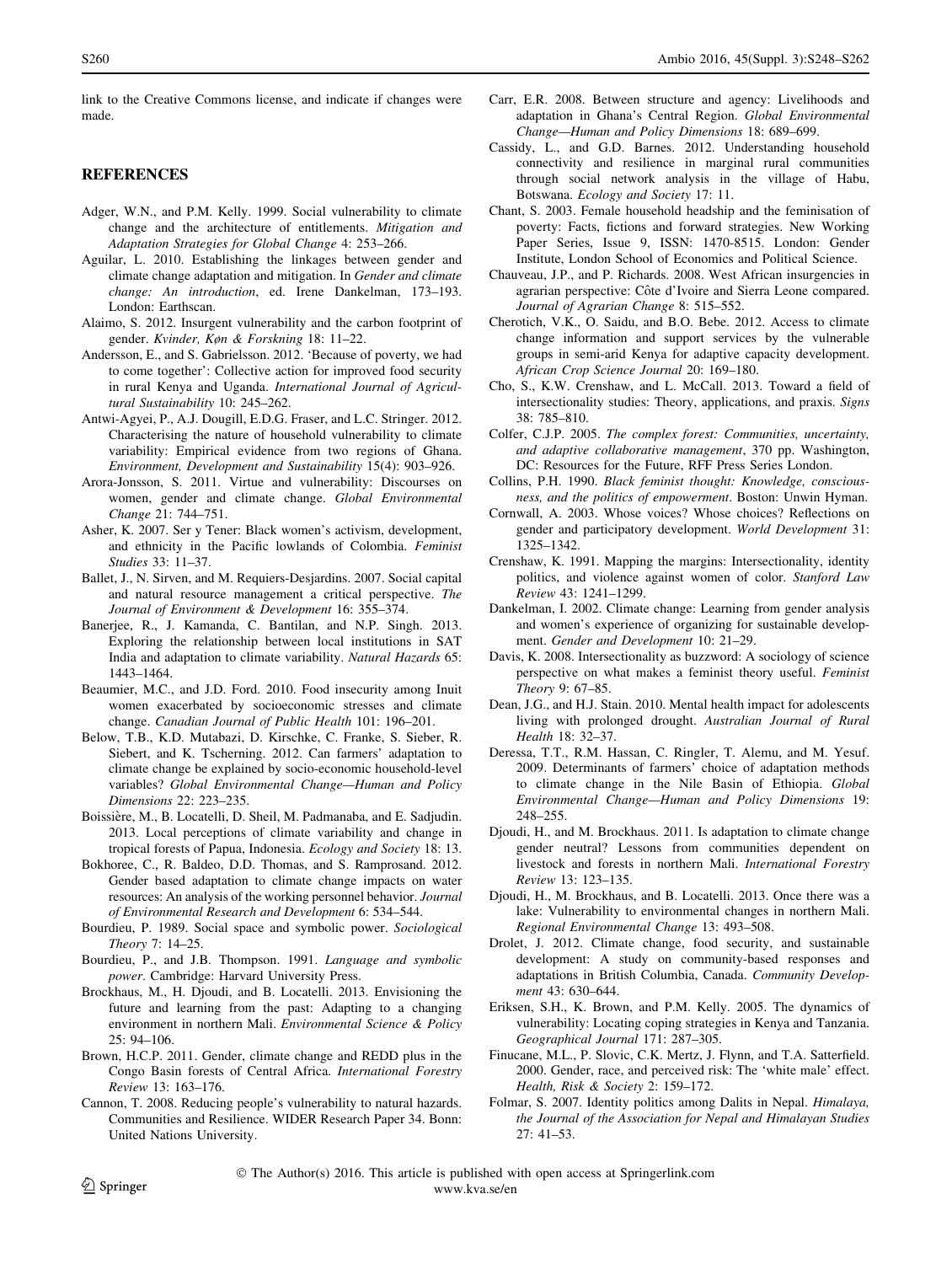- <span id="page-13-0"></span>Ford, J.D., and C. Goldhar. 2012. Climate change vulnerability and adaptation in resource dependent communities: A case study from West Greenland. Climate Research 54: 181–196.
- Fortmann, L., and D. Rocheleau. 1997. Women and agroforestry: Four myths and three case studies. In Women working in the environment, ed. C.E. Sachs, 193–211. Washington, DC: Taylor & Francis Edition.
- Gabrielsson, S., and V. Ramasar. 2013. Widows: Agents of change in a climate of water uncertainty. Journal of Cleaner Production 60: 34–42.
- Gachathi, F.N., and S. Eriksen. 2011. Gums and resins: The potential for supporting sustainable adaptation in Kenya's drylands. Climate and Development 3: 59–70.
- Gautier, D., and J. van Santen. 2014. Women at the edge of forest management in Northern Cameroon. Forests, Trees and Livelihoods 23: 143–158.
- Hancock, A.M. 2007. Intersectionality as a normative and empirical paradigm. Politics & Gender 3: 248–254.
- Hankivsky, O. (ed.). 2012. An intersectionality based–policy analysis framework. Vancouver, BC: Institute for Intersectionality Research and Policy, Simon Fraser University.
- Hecht, S., A.L. Yang, B.S. Basnett, C. Padoch, and N.L. Peluso. 2015. People in motion, forests in transition: Trends in migration, urbanization, and remittances and their effects on tropical forests, vol. 142. Bogor: CIFOR.
- Jackson, C., and R. Pearson (eds.). 2005. Feminist visions of development: Gender analysis and policy. London: Routledge.
- Jerneck, A., and L. Olsson. 2013. A smoke-free kitchen: Initiating community based co-production for cleaner cooking and cuts in carbon emissions. Journal of Cleaner Production 60: 208–215.
- Kabeer, N. 1994. Reversed realities: Gender hierarchies in development thought. London: Verso.
- Kaijser, A., and A. Kronsell. 2014. Climate change through the lens of intersectionality. Environmental Politics 23: 417–433.
- Kandiyoti, D. 1988. Bargaining with patriarchy. Gender & Society 2: 274–290.
- Kandiyoti, D. 2005. Rethinking bargaining with patriarchy. In Feminist vision of development: Gender, analysis and policy, ed. C. Jackson, and R. Pearson, 135–154. London: Verso.
- Kisauzi, T., M.N. Mangheni, H. Sseguya, and B. Bashaasha. 2012. Gender dimensions of farmers' perceptions and knowledge on climate change in Teso sub-region, eastern Uganda. African Crop Science Journal 20: 275–286.
- Lykke, N. 2009. Non-innocent intersections of feminism and environmentalism. Women, Gender and Research 18: 36–44.
- MacGregor, S. 2010. A stranger silence still: The need for feminist social research on climate change. Sociological Review 57: 124–140.
- Maponya, P., and S. Mpandeli. 2012. Climate change and agricultural production in South Africa: Impacts and adaptation options. Journal of Agricultural Science 4: 48–60.
- Martinez, E. 1993. Beyond black/white: The racisms of our time. Social Justice 20: 22–34.
- Mogotsi, K., M.M. Nyangito, and D.M. Nyariki/ 2012. Vulnerability of rural agro-pastoral households to drought in semi-arid Botswana. Livestock Research for Rural Development 24: Article #183. Retrieved September 17, 2016, from [http://www.](http://www.lrrd.org/lrrd24/10/mogo24183.htm) [lrrd.org/lrrd24/10/mogo24183.htm.](http://www.lrrd.org/lrrd24/10/mogo24183.htm)
- Molua, E.L. 2012. Gendered response and risk-coping capacity to climate variability for sustained food security in Northern Cameroon. International Journal of Climate Change Strategies and Management 4: 277–307.
- Nation, M.L. 2010. Understanding women's participation in irrigated agriculture: A case study from Senegal. Agriculture and Human Values 27: 163–176.
- Nelson, V., K. Meadows, T. Cannon, J. Morton, and A. Martin. 2002. Uncertain predictions, invisible impacts, and the need to

mainstream gender in climate change adaptations. Gender & Development 10: 51–59.

- Nielsen, J.O., and A. Reenberg. 2010. Cultural barriers to climate change adaptation: A case study from Northern Burkina Faso. Global Environmental Change—Human and Policy Dimensions 20: 142–152.
- Nielsen, J.O., S. D'Haen, and A. Reenberg. 2012. Adaptation to climate change as a development project: A case study from Northern Burkina Faso. Climate and Development 4: 16–25.
- O'Brien, K., S. Eriksen, L.P. Nygaard, and A. Schjolden. 2007. Why different interpretations of vulnerability matter in climate change discourses. Climate Policy 7: 73–88.
- Ofuoku, A.U. 2011. Rural farmers' perception of climate change in central agricultural zone of Delta State, Nigeria. Indonesian Journal of Agricultural Science 12: 63–69.
- Olofsson, A., and S. Rashid. 2011. The white (male) effect and risk perception: Can equality make a difference? Risk Analysis 31: 1016–1032.
- Onta, N., and B.P. Resurrección. 2011. The role of gender and caste in climate adaptation strategies in Nepal. Emerging change and persistent inequalities in the Far-Western Region. Mountain Research and Development 31: 351–356.
- Oyekale, A.S., and O.I. Oladele. 2012. Determinants of climate change adaption among cocoa farmers in southwest Nigeria. Journal of Food, Agriculture and Environment 10: 1562–1567.
- Pandolfelli, L., R. Meinzen-Dick, and S. Dohrn. 2008. Gender and collective action: Motivations, effectiveness and impact. Journal of International Development 20: 1–11.
- Pangapanga, P.I., C.B. Jumbe, S. Kanyanda, and L. Thangalimodzi. 2012. Unravelling strategic choices towards droughts and floods' adaptation in Southern Malawi. International Journal of Disaster Risk Reduction 2: 57–66.
- Pelling, M. 2010. Adaptation to climate change: From resilience to transformation. New York: Routledge.
- Resurrección, B.P. 2013, October. Persistent women and environment linkages in climate change and sustainable development agendas. In Women's Studies International Forum, vol. 40, 33–43. Oxford: Pergamon.
- Ribot, J. 2010. Vulnerability does not fall from the sky: Toward multiscale, pro-poor climate policy. Social Dimensions of Climate Change: Equity and Vulnerability in a Warming World 2: 47–74.
- Rosa, E., and T. Dietz. 1998. Climate change and society: Speculation, construction and scientific investigation. International Sociology 13: 421–455.
- Safi, A.S., W.J. Smith Jr., and Z. Liu. 2012. Rural Nevada and climate change: Vulnerability, beliefs, and risk perception. Risk Analysis 32: 1041–1059.
- Sanchez, A.C., B. Fandohan, A.E. Assogbadjo, and B. Sinsin. 2012. A countrywide multi-ethnic assessment of local communities' perception of climate change in Benin (West Africa). Climate and Development 4: 114–128.
- Shaffer, L.J., and L. Naiene. 2011. Why analyze mental models of local climate change? A case from Southern Mozambique. Weather, Climate, and Society 3: 223–237.
- Silva, J.A., S. Eriksen, and Z.A. Ombe. 2010. Double exposure in Mozambique's Limpopo River Basin. Geographical Journal 176: 6–24.
- Stavrides, S. 2010. Towards the city of thresholds. Trento: Professionaldreamers.
- Sultana, F. 2014. Gendering climate change: Geographical insights. The Professional Geographer. 66: 372–381.
- Sungno Niggol, S., and R. Mendelsohn. 2006. Climate change adaptation in Africa.: A microeconomic analysis of livestock choice CEEPA Discussion Paper No. 19, Special Series on Climate Change and Agriculture in Africa.

© The Author(s) 2016. This article is published with open access at Springerlink.com www.kva.se/en  $\circled{2}$  Springer